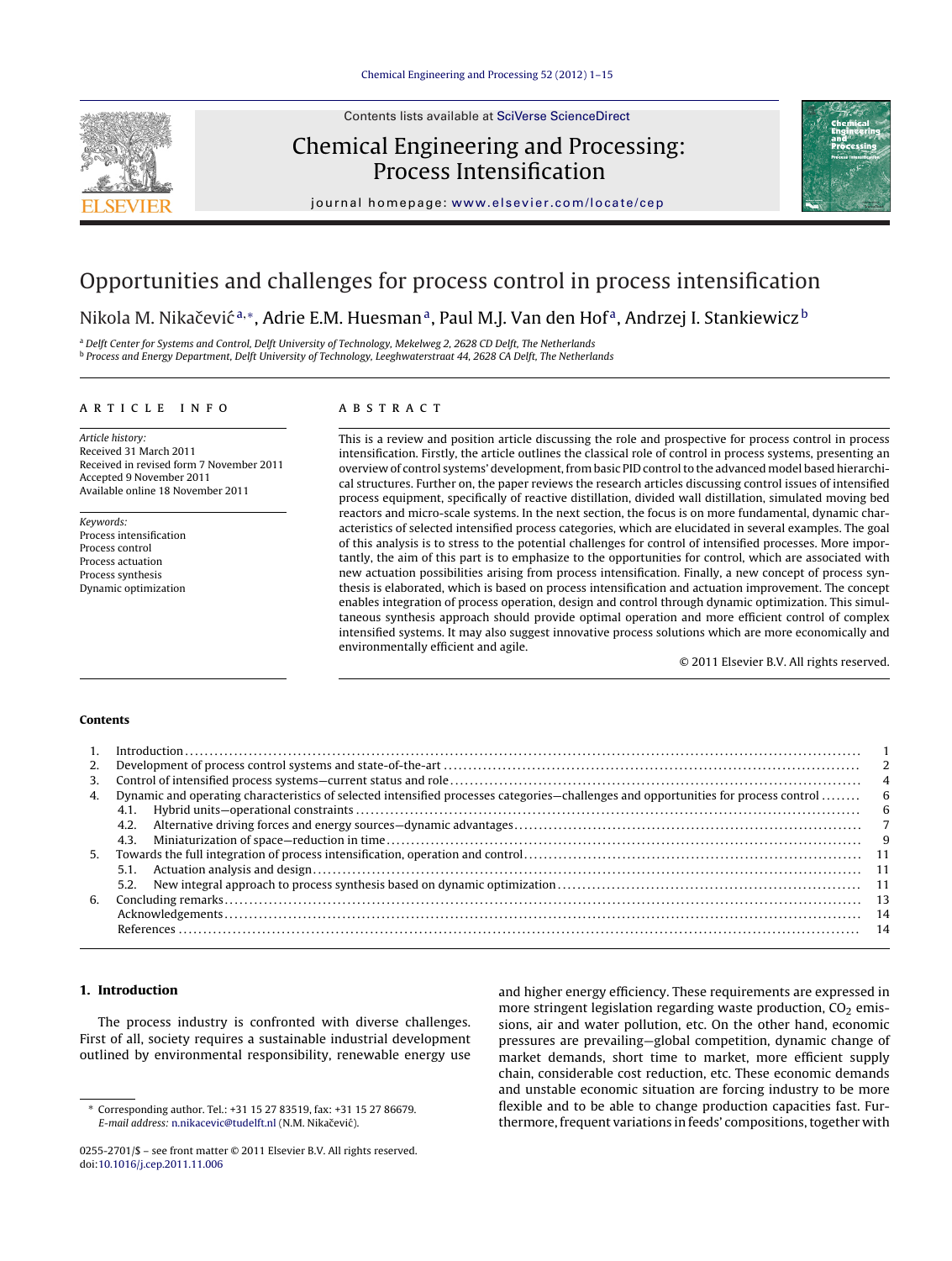<span id="page-1-0"></span>fast and sometimes unpredictable prices' oscillations give much more emphasis on process dynamics. Combined together, all listed expectations are raising many scientific and technical issues for modern process technologies and their control.

Looking at the chemical engineering success in coping with the challenges in the process industry, one could locate process intensification (PI) concepts as the most promising ones [\[1\],](#page-13-0) especially when linked with green chemistry (GC), product design and process systems engineering (PSE). Process intensification brings the 'paradigm shift' to process design, offering novel processing methods and equipment "which can benefit (often with more than a factor two) process and chain efficiency, capital and operating expenses, quality, wastes, process safety and more [\[2\]."](#page-13-0) Green chemistry contributes by offering new products and new synthesis routes, which are more efficient and environmentally friendly; therefore GC enables process intensification to fulfill its potentials. Process system engineering offers the tools for a systematic approach to complex problems in process design and operation [\[3\].](#page-13-0) PSE's major achievements include methodologies and tools to support process modeling, simulation and optimization [\[4\],](#page-13-0) which are of major importance for process intensification. And vice versa, process intensification provides 'building blocks' for further development of PSE [\[3,5\].](#page-13-0)

Research interest in process intensification is growing, according to the large increase in number of publications throughout the last decade [\[6–9\].](#page-13-0) To date, several monographic books have been published presenting the principles, modeling and applications of process intensification [\[10–15\].](#page-13-0) It could be concluded that PI research is approaching a mature stage. Several applications of process intensification principles are realized so far on an industrial scale. Most successful commercial PI applications include reactive distillation, microreactors, rotating packed bed systems, simulating moving bed reactors, etc. [\[10,12,16–18\].](#page-13-0) However, there is still a disproportion in the radical improvement potential of PI and the state of the implementation in the industry.

From a process control side, there are some research contributions discussing control aspects of intensified processes. Most of them are dedicated to reactive distillation (RD), which is understandable, since there are already over 150 industrial applications of RD [\[17,18\].](#page-13-0) However, almost no information on control of commercially realized intensified process systems is available in the open literature. Generally, control of PI systems is facing challenges, which are associated with the nature of intensified processes' dynamics. At the same instance PI is offering opportunities for a fundamental improvement of process operation and control.

Above mentioned demands of modern society call for further advances in process industry, next to emerging intensification of equipment and product design. Control design is a part of process synthesis (PS), typically its final phase in the traditional consecutive approach. Although this classical method is well-establish in the practice, processes can be improved if control is considered simultaneously with operation and design. Furthermore, process synthesis can offer innovative and more efficient process solutions if it systematically includes various process intensification concepts.

What is the role and prospective for process control in PI? How can operation of intensified processes be moved closer to economical and environmental optimal performance with tighter constraints? Could process operation and actuation be intensified as well? In this text we are trying to answer these questions. First, we are going to present the development of process control systems, in order to outline the classical role of process control. In the following section, research articles regarding control of PI equipment are reviewed. After that, we examine dynamic characteristics of certain PI classes and summarize the consequences for operation and control. Finally, we present a new concept of process synthesis

which aims to the full integration of process operation, design and control by means of dynamic optimization. This concept exploits different process intensification methods and explores a potential for actuation enhancement. We hope that this paper will open the discussion about the new role of process control, its more logical position in chemical engineering and process industry as an active 'intelligent' component, not a passive regulatory system depending strongly on a process design, as it has usually been so far.

## **2. Development of process control systems and state-of-the-art**

Mainly due to an almost unrestricted consumer demand the process industry expanded tremendously in the "early years" from 1950s to 1970s. During these decades the theoretical developments in process control were directed towards optimal control. Pontryagin's maximum principle, for example, was used to maximize the conversion in a tubular reactor [\[19\].](#page-13-0) Another important contribution came from Buckley [\[20\]](#page-13-0) who was the first to formulate the objectives of a process from a plantwide perspective that resulted in a structural decomposition, material balance and quality control. The industry was using PID (proportional integral derivative) control including extensions like ratio, override and split-range control which was all implemented pneumatically. Although the process industry already experimented with direct digital control (DDC) in the late 1950 it was concluded that modern control techniques were complex, expensive and did not generate enough economic benefits. By the end of this period there was consensus that more profitable process operation required a hierarchical structure; a lower level regulatory control layer and an upper level steady state optimization layer.

In the mid 1970s the first oil crises caused a tripling of the fuel costs almost overnight. This gave an emphasis on energy conservation, especially in distillation. At that time approaches to reduce the energy consumption in distillation, such as heat integration at the reboiler or condenser level, vapor recompression or double composition control, were deemed too complicated from a control point of view (Luyben [\[21\]\).](#page-13-0)

The ongoing computer hardware developments paved the way for cheaper and more powerful microcomputers. As a result Honeywell and Yokogawa both introduced in 1975 their first generation distributed control system (DCS); TDC 2000 and CENTUM, respectively. Just as DDC, these systems have shown much better computational capabilities and a much higher accuracy, compared to pneumatic control. However a DCS also offers two additional advantages: (i) standardization, these systems can be configured by means of control function blocks like PID, ratio, override and split-range control (ii) reliability, a DCS consists of a number of microcomputers and each microcomputer controls 8–16 individual loops. Therefore failure of one microcomputer just means loss of a limited number of control loops and not a complete plant shutdown.

In the 1980s, due to global competition, there was an increasing appreciation for the relation between product quality and profitability. The process industry was already aware of the fact that off-specification production should be avoided. However the relation between quality and profitability goes beyond just avoiding off-spec product, see [Fig.](#page-2-0) 1. Improved (e.g. advanced) process control can reduce the variability in quality or, as pointed out by Downs and Doss [\[22\],](#page-13-0) control typically relocates variability from process output(s) to process input(s). After the variability reduction the set point of the control is increased to exploit the improvement economically. A higher set point can be associated with lower cost if the quality is expressed as an impurity level. The higher set point might even allow for a higher throughput, since higher impurity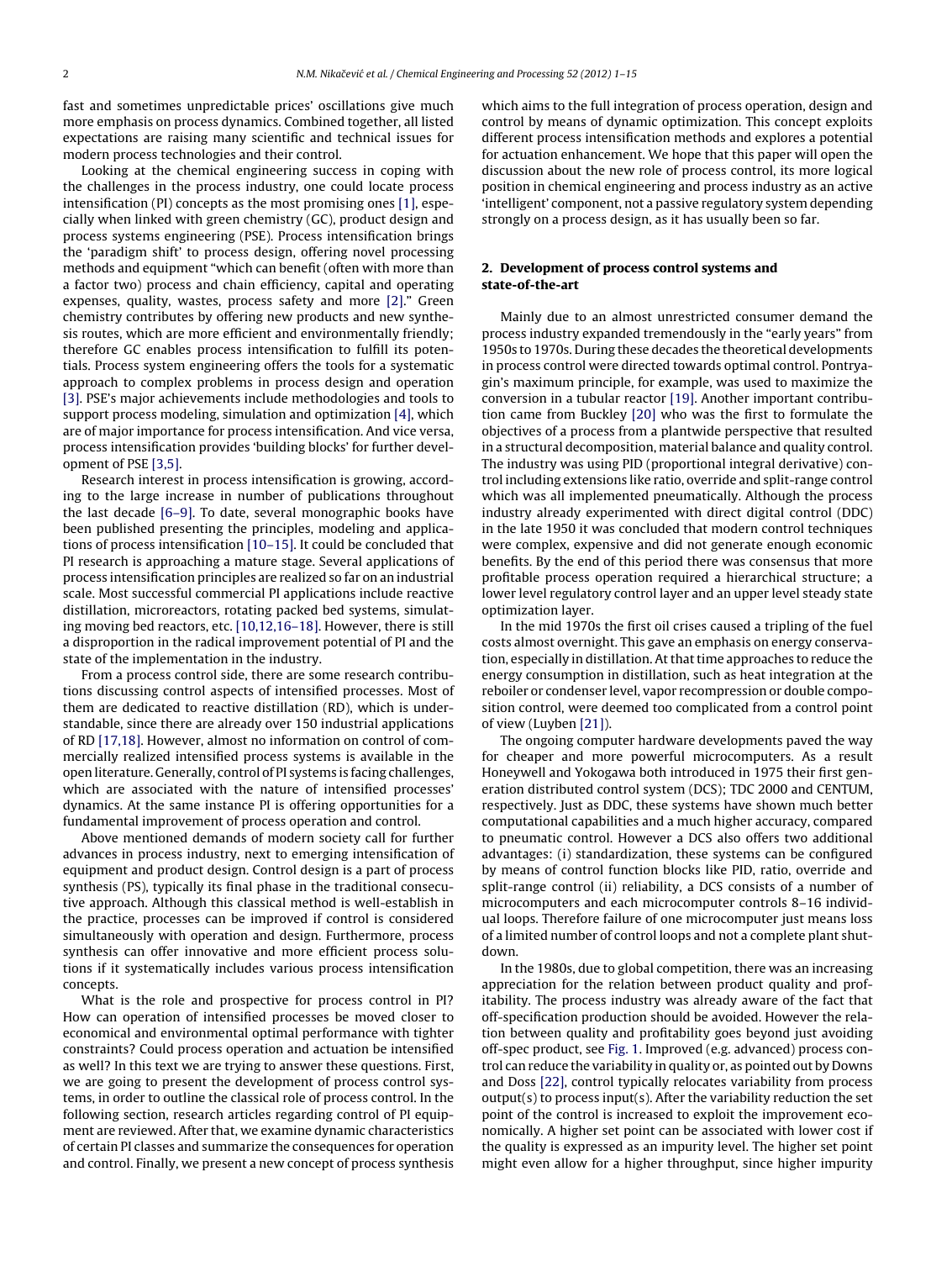<span id="page-2-0"></span>

**Fig. 1.** The variability of quality over time during various stages of control.

| Table 1                                                                |  |
|------------------------------------------------------------------------|--|
| Control and optimization in state of the art continuous manufacturing. |  |

| Layer                              | Execution frequenc Scope |              | Model                   |
|------------------------------------|--------------------------|--------------|-------------------------|
| 6. Planning                        | $1$ /week $(s)$          | Site         | Steady state linear     |
| 5. Scheduling                      | $1$ /dav                 | <b>Site</b>  | Steady state linear     |
| 4. Real time optimization $1/h(s)$ |                          | Plant        | Steady state non-linear |
| 3. Model predictive controll/min   |                          |              | Unit operDynamic linear |
| 2. Base layer control              | 1/s                      | Proc. $var.$ |                         |
| 1. Actuation and sensing $1/s$     |                          |              |                         |

levels often translate in lower utility demands, because of a less demanding separation. In this period also health, safety and environment (HSE) issues became more important, requiring plants to be operated at maximum efficiency, satisfying clear constraints on the induced environmental load. All this led to more complex plant designs that were characterized by less intermediate storage, more and larger recycles and more extensive downstream processing. Obviously such plants are more difficult to control.

The beginning of the 1980s was also marked by the rise of model-based control, more specifically model predictive control (MPC, Cutler and Ramaker [\[23\],](#page-13-0) Richalet et al. [\[24\]\).](#page-13-0) The success of MPC since its introduction is not difficult to explain, this control technique can deal in a complete unified way with constraints (state and input), interaction, measured disturbances (feedforward), inferential control and non-minimum phase behavior. It should be mentioned that MPC could be implemented because of the availability of sufficient computational capability at reasonable cost.

The period from 1990s to present had a particular focus on model-based decision making. This implied that process modeling, control and optimization became equally important. Since the beginning of 1990s the number of real time optimization (RTO) applications started to grow, see Marlin and Hrymak [\[25\]](#page-13-0) for an overview. RTO basically provides the missing link between scheduling and MPC (see Table 1).

The current state of the art of the continuous processes has six layers; layer 1–3 deal with control while layer 4–6 are involved with optimization. Layer 1 provides the process with inputs and outputs. Base layer control<sup>1</sup> (BLC) consists of PID control including extensions like ratio, override and split-range control. The scope comprises one or two process variables. The third and last control layer has a larger scope; typically a unit operation like a reactor or a distillation column, while the model is of dynamic linear nature. The first optimization layer is RTO that basically computes the optimal set points for the BLC and MPC of a particular plant most commonly using a steady state non-linear model. The separation between RTO and MPC has become more blurred over time. Considerable research effort was directed to non-linear MPC (NMPC) enabling to cover a larger operating range, however also the objective has become more economic [\[26–28\].](#page-13-0) Huesman et al. [\[29\]](#page-13-0) point

| Table |  |
|-------|--|
|-------|--|

Control and optimization in state of the art batch manufacturing.

| Layer                                                                                                                           | Spatial scope                                    | Temporal scope                                 |
|---------------------------------------------------------------------------------------------------------------------------------|--------------------------------------------------|------------------------------------------------|
| 4. Batch production management<br>3. Run to run control <sup>a</sup><br>2. Within the batch control<br>1. Actuation and sensing | Plant – site<br>Unit operation<br>Unit operation | "All" batches<br>Multiple batches<br>One batch |

<sup>a</sup> Also called "batch to batch control".

out that the limitations of RTO are related to the use of a steadystate model. As a result RTO only support continuous operation, tracks the economic optimum slowly and cannot optimize transitions form one steady state to another. The last two optimization levels are normally mentioned together (scheduling and planning; S&P) probably because they share the model. This model has a site wide scope. A site is a collection of plants that share the organization (management, technical staff, maintenance, etc.) but also things like storage and utilities. However planning typically generates economic forecasts and production goals while scheduling basically determines how to execute the chosen plan, the key issue being feasibility with respect to confirmed orders.

Batch processes have received considerably less attention than continuous ones regarding process design and control. This is clearly reflected in standard chemical engineering textbooks as well as in literature on process control. The various control and optimization layers have been described by Seborg et al. [\[30\],](#page-13-0) see Table 2.

Layer 1 performs the same function as in continuous manufacturing. "Within the batch control" entails discrete and continuous control, which is capable of automatic recipe execution. The discrete part is often described and implemented by sequential function charts (SFCs) while the continuous part can be as simple a PID control. "Run to run control" adjusts the recipe for the next batch, in which improvement or even optimization of the recipe is done based on off-line quality measurements like chromatographic methods. The fourth and last layer schedules the various unit operations taking into account customer demand, the availability of raw material, etc. Batch production management maximizes the asset utilization; a non-trivial issue in batch production. It is quite easy to relate Tables 3 to 2. "Within the batch control", BLC and MPC all have control functionality; the set points or set trajectories are coming from the layer above. "Run to run control" and RTO have in common that they can only perform their task at certain moments in time; after the off-line quality measurements have become available or after the plant has reached steady state. "Batch production management" and S&P in particular scheduling obviously have the same functionality.

Despite the similarities just mentioned, Bonvin et al. [\[31\]](#page-13-0) point out a number of differences when comparing batch with continuous operation, the most important ones being the challenging task of deriving reliable (kinetic) models, the difficulty of online measurements, the lack of (semi) steady-state behavior, and

<sup>1</sup> Also referred to as regulatory control.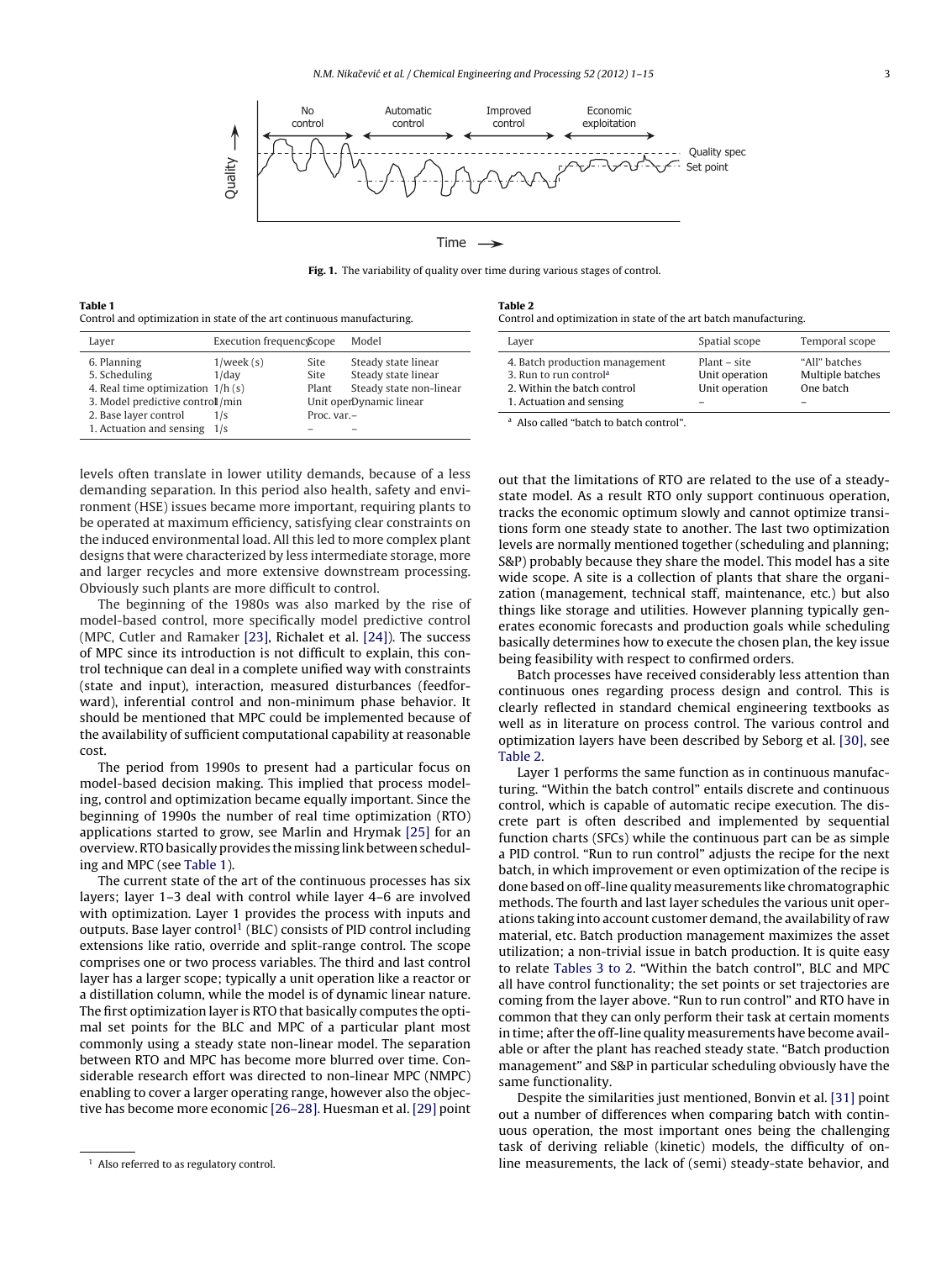consequently the necessarily larger operating range which does not allow linearization of the dynamical behavior.

The development towards the widespread use of model-based control and optimization has shifted the emphasis from control aspects to modeling aspects. According to several studies (see Darby et al. [\[32\]\)](#page-13-0) it is known that in modern process control and optimization projects, the majority of effort (and budget) is spent on developing the appropriate dynamic models. Process models can be obtained either by rigorous first principles modeling or by process identification (Ljung [\[33\],](#page-13-0) Zhu [\[34\]\).](#page-13-0) Mathematical modeling requires expertise and is labor intensive. Rigorous and detailed process models generally are rather complex and their use is often limited for following reasons:

- (a) Validation of rigorous dynamic models is not an easy task.
- (b) Their computational complexity usually makes them less suitable for on-line applications, e.g. model predictive control.

Model reduction techniques are generally applied to circumvent the second problem, but in the most common situations MPC controllers are based on (linear) process models that are identified from experimental data, as e.g. step tests or experiments with more general input excitations. While these identification methods are well developed for linear models, this linear approach limits the operating range for which the models are suited. Identification of nonlinear process models from experimental data is a topic of current research, and very much focuses on the choice of appropriate (black-box) model structures. The further development of nonlinear MPC (NMPC) very much depends on the availability of reliable and experimentally validated nonlinear process models.

With the development of efficient nonlinear MPC, the distinction between RTO and MPC slightly changes and opportunities occur for combining the economic objectives from RTO with the set-point tracking objectives of MPC [\[26–29\].](#page-13-0) However, the resulting dynamic optimization requires the availability of efficient(large scale) optimization methods.

Additional developments in the process control field include:

- (a) Methods for decentralized and distributed control, for processes with larger numbers of (local) actuators that are bound to jointly achieve a particular control and optimization task, under different levels of internal communication.
- (b) Design of experiments that are least costly/least intrusive.
- (c) The development of approximate linear models that are best suited for a particular model-based control objective.
- (d) Robust control design methods that incorporate a particular level of insensitivity to model uncertainties.
- (e) Multi-parametric approach for MPC which exploits the analytical solutions in particular regions of the variables (state) space in order to decrease the required on-line computational effort.

Focus of process control has been changing over the recent time since certain classes of process systems have drown more attention, specifically:

(a) Fine and pharma. The growing importance of fine chemicals and pharmaceuticals in developed areas like Western Europe has raised interest in batch control. Of course (fed) batch operation is also important for sectors like biotechnology and the food industry. Currently, a number of companies are developing processes and equipment for a continuous production of fine chemicals/pharmaceuticals instead of the traditional batch processing. Usually complex chemical and physical behavior of fine chemicals' reactions is bringing even more challenges for advanced model based control and on-line analytical tools in continuous systems.

- (b) Energy. The number processes under investigation related to energy is rapidly increasing. A lot of research implies switching over from oil, gas coal, etc. to renewable feed stocks like trees, agricultural crops and municipal solid waste. Renewable feed stocks are often season bound and vary in quality over time. Few more examples where energy systems are highly integrated and become more dynamic are: large scale carbon dioxide capture (post- or pre-combustion), (co)-combustion or gasification of biomass and the production of energy carriers (hydrogen, methanol and ethanol economy).
- (c) Unmanned. There are a growing number of process systems that must function without the supervision of an operator. Typical examples are oil and/or gas platforms, fuel cells (automotive and domestic) and integrated micro power systems.

The various classes of specific process systems indicate the growing importance of non-stationary and agile process operation, the word agile meaning fast adjustment towards new conditions (for instance other product, energy demand or feedstock). Such forms of operation must be "supported" by process and control design. In this context process intensification is particularly interesting since high fluxes lead to compact equipment with fast dynamics.

#### **3. Control of intensified process systems—current status and role**

Control of intensified process systems have been studied since 1990s with dynamics and controllability as predominant subjects. The majority of academic contributions is devoted to reactive distillation, which could be expected, as those systems have been developed and implemented for a commercial use. In reactive distillation, the interaction of reaction and separation causes complex behavior such as process gain nonlinearity, significant variables' interactions, process gain sign change and steady-state multiplicity. Moreover, reactive distillation, like other multifunctional systems, exhibit a reduction of operational degrees of freedom as well as a reduction of operational windows, which is addressed in detail in part 4. There is a considerable amount of research papers on dynamic simulation, controllability analysis, control design and interaction of design and control of reactive distillation process published in the literatures [\[35–45\].](#page-13-0) In these publications different approaches for control have been investigated, from traditional PI to more advanced model predictive control, both linear and nonlinear types and they will be discussed shortly in the following text. For more detailed outlook readers are referred to the recent review on control of reactive distillation columns by Sharma and Singh [\[35\].](#page-13-0)

Majority of the research work which uses classical PI control was focused on the proper selection of the control variable(s) and the actuation variable $(s)$  for the common reactive distillation cases, e.g. ETBE, MTBE. In several publications Al-Arfaj and Luyben [\[36,37\]](#page-13-0) analyzed PI control structures with one- or two-point temperature control. They started with an ideal, generic two-product reactive distillation column and proposed a variety of control structures for two-point control of product purity in which the concentrations were controlled with direct measurement of compositions in the system by PI controller [\[36\].](#page-13-0) In another study, Al-Arfaj and Luyben [\[37\]](#page-13-0) applied control structures developed in the previous work to an optimized double-feed ETBE reactive distillation column. They proposed a single point control PI structure controlling either the bottom product composition or a stripping section stage temperature for a single-feed ETBE reactive distillation column. Sneesby et al. [\[38\]](#page-13-0) proposed an inferential control scheme for twopoint control of ETBE reactive distillation column in which both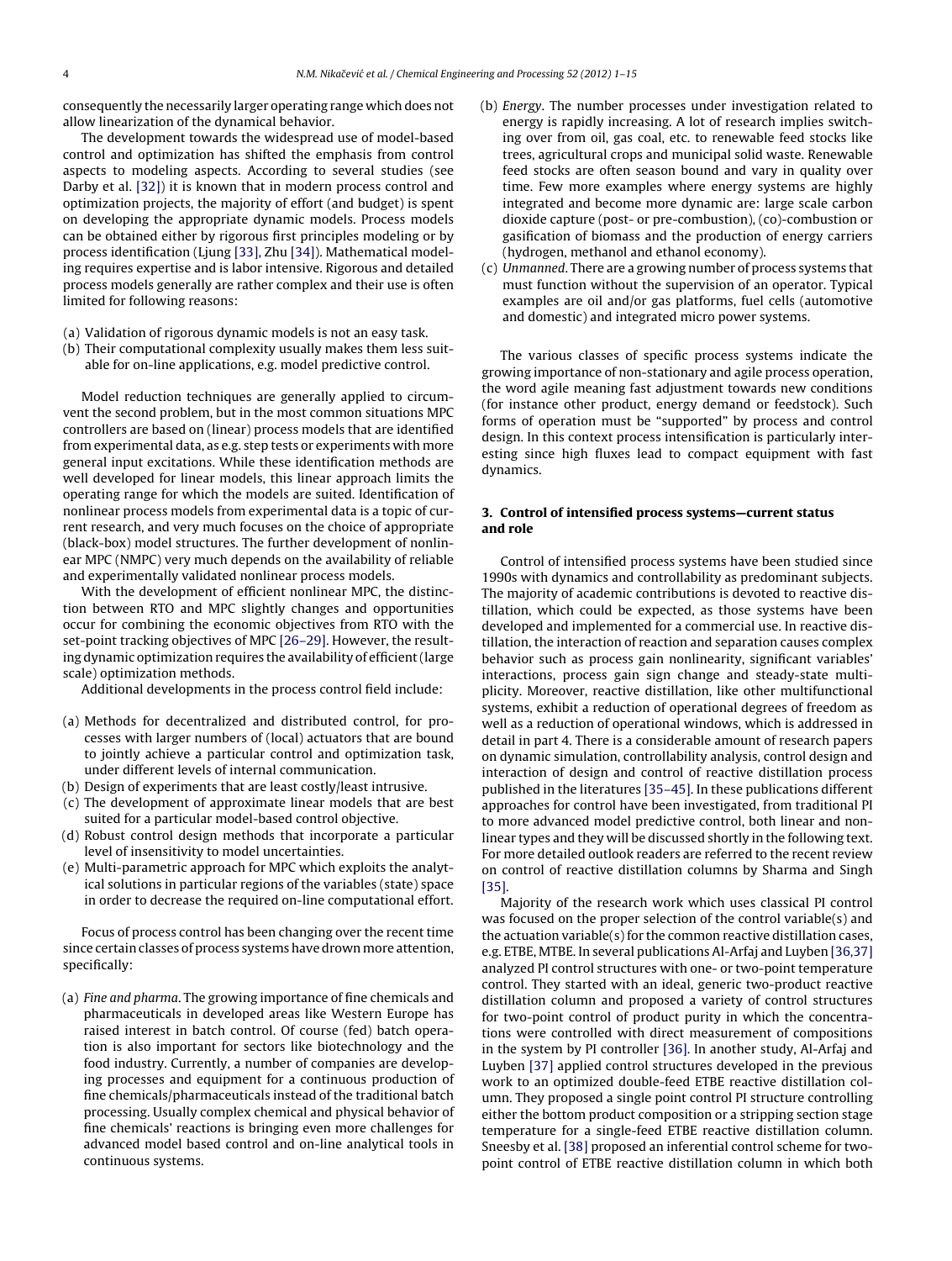bottom product purity and reactant conversion are controlled using conventional PI controllers. Bartlett and Wahnschafft [\[39\]](#page-13-0) studied the control of a methyl tert-butyl ether (MTBE) reactive distillation column. Several schemes using conventional PI controllers are discussed. The selection of an appropriate tray temperature is explored. The authors recognized the importance of maintaining tight control over the feed stoichiometry to avoid an excess of methanol and therefore they recommended a feedforward scheme.

Some authors argued [\[40,41\]](#page-13-0) that a linear proportional–integral–derivative algorithm with fixed parameters is not satisfactory for handling the high directionality of the process gain in reactive distillation. Therefore for a retuning of process gain, several adaptive approaches have been proposed. Tian et al. [\[40\]](#page-13-0) proposed a pattern-based predictive control (PPC) scheme for single-point control of the bottom product ETBE purity. They introduced a nonlinear transformation to obtain a pseudolinear input–output relationship and incorporated the PPC with conventional PI control. Bisowarno et al. [\[41\]](#page-13-0) proposed two adaptive PI control strategies, model gain-scheduling and nonlinear PI, to improve the single-point bottom product ETBE purity control performance. In gain-scheduling approach [\[41\],](#page-13-0) a set of simple local models were attained, which cover relevant operating conditions and cope with the nonlinear characteristics of the process. The simple models are then integrated by using a proper switching scheme. Simulation results have shown that the proposed control strategy outperforms the standard proportional–integral control.

The other researchers suggested model predictive control for RD columns, especially for the two-point control option, because of strong interactions between process and manipulated variables. For the control of a continuously operated reactive distillation col-umn, Khaledi and Young [\[42\]](#page-13-0) used a  $2 \times 2$  unconstrained linear model predictive control for two-point control of the ETBE reactive distillation column. The authors demonstrated [\[42\]](#page-13-0) that MPC is able to handle the process interactions better than PI controllers.

Kumar and Daoutidis [\[43\]](#page-13-0) proposed a nonlinear input/output linearizing controller, for which they show it is more effective than PI at moderate product purities but was unstable at higher purities for production of ethylene glycol. Similarly, Vora and Daoutidis [\[44\]](#page-13-0) used a nonlinear input/output linearizing state feedback controller, which is tested by making setpoint changes in the distillate composition for the ethyl acetate reactive distillation process. Grüner et al. [\[45\]](#page-13-0) derived a nonlinear state feedback controller by combining input/output linearization with the design of a robust observer. Although originally developed for their column, the control-law as well as the observer design is presented in the paper [\[45\]](#page-13-0) in a generic formulation allowing a straightforward adoption for different reactive distillation columns.

In several contributions, a problem of high computational load of non-linear MPC was tackled with different model reduction approaches. Doyle and Balasubramhanya [\[46\]](#page-13-0) employed the concept of travelling waves to generate reduced-order nonlinear process models which are used in a nonlinear MPC-scheme in a batch reactive distillation column producing ethyl acetate. Volker et al. [\[47\]](#page-13-0) developed a control design procedure of a semi-batch reactive distillation column for methyl acetate production. The design procedure consists of three steps. First, a suitable control structure, that enables the operation near the economically optimal operating point, is determined using rigorous nonlinear process model. In a second step, a linear model of the column is identified from experiments and then used to compute the best attainable control performance for the chosen control structure. In the third step, the resulting high-order controller is approximated by a low-order controller that gives nearly the same performance and preserves robust stability for the examined uncertainty bounds. The controller performance is tested in a series of experiments that were performed at the pilot-scale reactive distillation column [\[47\].](#page-13-0)

In divided wall columns, or so called thermally coupled distillation columns, energy is utilized more efficiently then in conventional distillation. Similar to reactive distillation, divided wall columns exhibit complex non-linear dynamic behavior with narrow operating windows [\[48–51\].](#page-13-0) Again, different control approaches were used, starting from PI control and its modifications suchas PI withdynamic estimationofuncertainties (quadratic action)[\[49\].A](#page-13-0)s expected, more authors propose optimization based control of divided wall columns as it outperforms classical PI [\[50,51\].](#page-13-0)

Simulating moving bed (SMB) principle is commonly used in separation, as it provides continuous operation of normally discontinuous chromatography. SMB can be combined with reaction, for gaining synergetic effect of integration, e.g. overcoming equilibrium reaction limitations or achieving thermal coupling [\[52\].](#page-13-0) These periodically operated (columns inlet switching) and spatially distributed systems, were in the focus of several control research groups [\[52–54\].](#page-13-0) For glucose isomerization process, Taumi and Engell [\[53\]](#page-13-0) used non-linear model predictive controller which can deal with complex hybrid (continuous-discrete) process dynamics. This control system was tested and proven to be efficient on the small-scale experimental system. For control of heat integrated SMB reactor, Zahn et al. [\[54\]](#page-13-0) proposed a closed loop discrete controller based on Petri net. Three control schemes, which differ in measurement strategy (sensor numbers and locations), where analyzed and the most promising control structure was examined experimentally [\[54\].](#page-13-0)

Control of micro-chemical systems, like microreactors or microseparators, was addressed in several published articles so far. Hasebe in his paper [\[55\]](#page-13-0) presents design and operation issues of micro-chemical plants, where he briefly addresses control and instrumentation. Hasebe points out that the micro-plant and control systems should be designed simultaneously. In his first argument he claims that it is almost impossible to install measurement devices into micro-system, once the unit is constructed. In the second example author shows how a proper design of microreactor walls (higher conductivity) could offer more robust temperature control, less sensitive to flow disturbances [\[55\].](#page-13-0) Hasebe also emphasize the importance of reducing the number of control variables (outputs of many channels) by adopting an indirect control system, for instance control of heating medium temperature for the control of process temperature. In the recent publication from his group [\[56\],](#page-14-0) Hasebe derives model-based monitoring system with Kalman filter as an observer, for fault diagnosis in micro chemical processes. Furthermore, the authors [\[56\]](#page-14-0) discuss operational policies and control structures for parallelized micro chemical devices which are subjected to blockage of some channels. They recommend a pressure drop control over a total flow control for such operational problems and show some experimental validation [\[56\].](#page-14-0)

Kothare and co-workers [\[57,58\]](#page-14-0) offered advanced model-based control for micro-systems, with their particular interest for a control of microreactors for fuel processing (methanol reforming, water gas shift). The block diagram of their receding horizon feedback controller is presented in [Fig.](#page-5-0) 2. The basic model was constructed using first principles equations for fluid flow (Navier–Stokes plus slip at the walls) and conservative laws for a detail geometry of the microreactor [\[57\].](#page-14-0) A distributed (PDE) dynamic model was solved by COMSOL Multiphysics (previously FEMLAB). For the application in on-line control, a rigorous model has been reduced to the low-order model by implementing proper orthogonal decomposition (POD). Proper orthogonal decomposition is applied on an ensemble of simulation data to obtain the dominant dynamic structures, called empirical eigenfunctions. Bleris and Kothare [\[58\]](#page-14-0) proposed a new receding horizon boundary control scheme using the empirical eigenfunctions in a constrained optimization procedure to track desired spatial–temporal profiles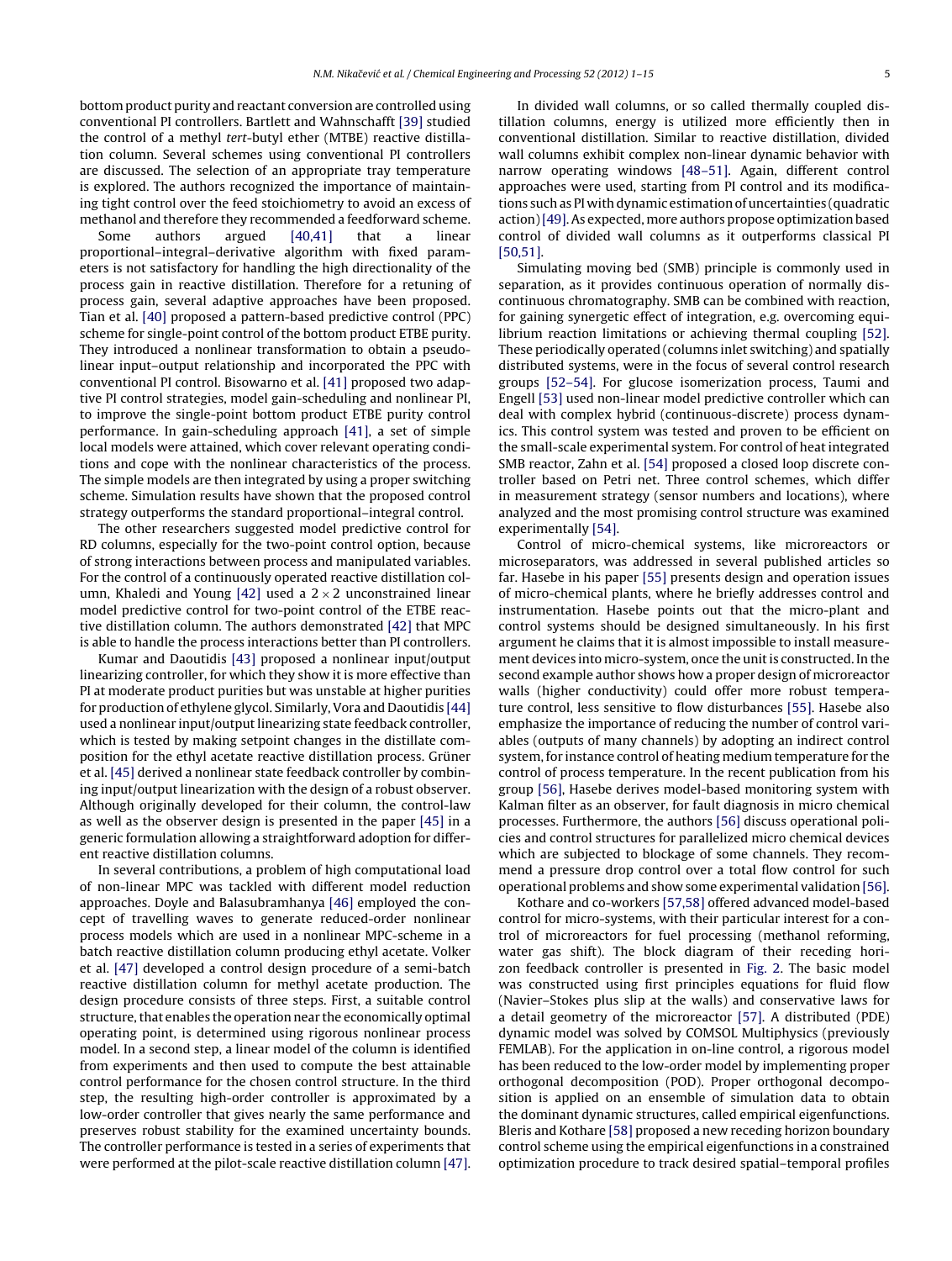<span id="page-5-0"></span>

**Fig. 2.** Block diagram of receding horizon feedback control of microreactors. Reprinted from [\[47\]](#page-13-0) with permission from Elsevier.

(Fig. 2). As shown by Bleris and Kothare [58], this controller was able to maintain a desired temperature profile in a microreactor using resistive heaters as actuators. They have also reported its successful use in regulation of flow in microchannels and in switching flow for distributing micro-flow patterns [\[57\].](#page-14-0)

Presented overview confirms that a majority of current research interests in control of intensified process systems are oriented towards advanced model- and optimization-based control. Conventional PID systems (with modifications) are also examined as they are simple and still widely used in the industry. Further, in some cases, effort for modeling and parameter tuning could be up to three times higher for MPC in comparison to classical PID. The main technical challenges for advanced model-based control of intensified process systems are analogues to the ones for general process systems, discussed in Section [2.](#page-1-0) To reiterate, they are: time consuming modeling process, implementation of a proper model reduction scheme and realization of non-linear MPC. However, intensified processes have specific dynamic and operating characteristics. Those may raise challenges for control, but also offer new opportunities, and therefore will be emphasized and discussed in the following section.

## **4. Dynamic and operating characteristics of selected intensified processes categories—challenges and opportunities for process control**

Throughout the following sections, process intensification approaches are assembled in four fundamental domains [\[5\],](#page-13-0) and thus related to process operation, design and control. The PI fundamental domains and related main focuses are:

- 1. Functional: integration of process functions (multifunctionality).
- 2. Thermodynamic: alternative driving forces and energy sources.
- 3. Spatial: well defined geometry (structure).
- 4. Temporal: dynamic operation and time-related realizations.

Since this article focuses on control and operation, time domain is essential. For this reason dynamic aspects are analyzed throughout all other PI domains and not separately.

#### 4.1. Hybrid units—operational constraints

One of the basic principles of PI is utilization of the synergetic effect, which can be effectively exploited in multifunctional

systems, combining more process operations or steps in one unit (functional domain of PI [\[5\]\).](#page-13-0) Alongside reactive distillation which already has industrial commercial relevance [17,18], the other combinations of chemical reaction and separation, or two separation processes in one unit are promising. However, those hybrid systems have less degrees of freedom (DOF) than classical systems with separated consecutive units. It should be noted that generally several definitions of degrees of freedom can be distinguished; among them the ones important for process systems are:

- (a) thermodynamic DOFs;
- (b) design DOFs; and
- (c) operational DOFs.

Thermodynamic DOFs define the number of intensive system properties (like pressure or temperature) which are independent of the other intensive properties. Design DOFs identify the number of independent geometrical properties, which can be used for the system design, like diameter or height of a column. Operational DOFs define independent process variables which can be manipulated for the purpose of control or desired operation. Though defined differently, DOFs are often related, for instance less number of thermodynamic DOFs reduces the options for design and control, as illustrated in the following analysis for hybrid systems.

Integration of reaction and separation in a unit, directly leads to the introduction of one (or more) phases, or new reaction(s) in the system. For example, if one introduces a distillation operation in a liquid-phase catalytic reactor, vapor phase will be added to the system. Similarly, the adsorption could be combined with a catalytic equilibrium reaction in situ, where the new flowing solids phase is added to the classical packed bed reactor. Another well-known example is reactive absorption, where reaction is introduced in the liquid phase in order to enhance mass transfer and therefore the overall separation process. Thermodynamic number of degrees of freedom (F) can be expressed by the Gibbs' phase rule, as follows:

$$
F = 2 + n_{components} - n_{phases} - n_{reactions}
$$
 (1)

where  $n_{components}$ ,  $n_{phases}$  and  $n_{reactions}$  are number of components, phases and reactions in the system, respectively. From Eq. (1) it is evident that the introduction of either a phase or a reaction lowers the number of degrees of freedom.

Schembecker and Tlatlik [\[59\]](#page-14-0) have pointed out the reduction of degrees of freedom using an illustrative example which includes chemical reaction and membrane separation, represented in [Fig.](#page-6-0) 3.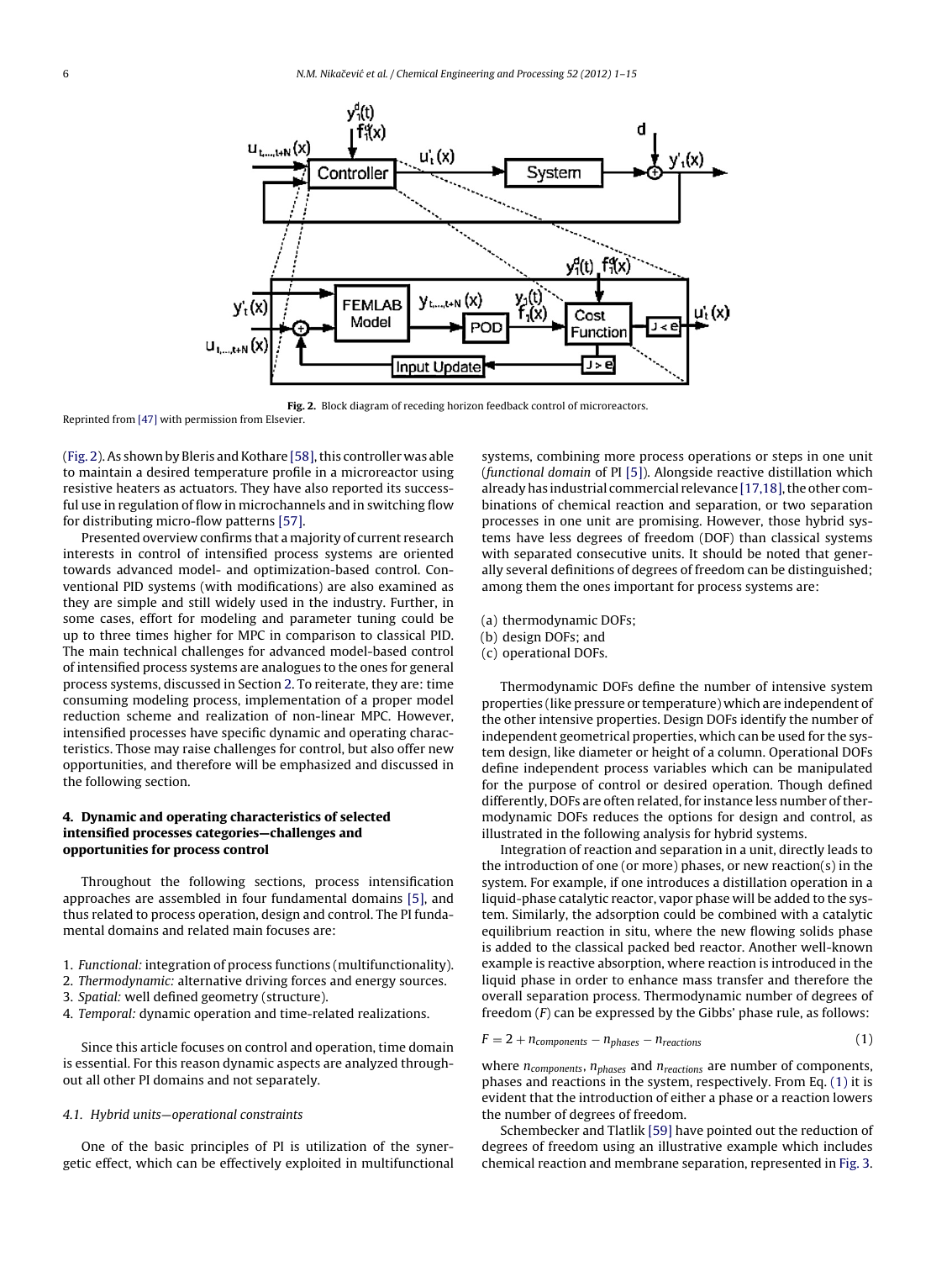<span id="page-6-0"></span>

**Fig. 3.** Reduction of degrees of freedom in multifunctional reaction–membrane separation system.

Reprinted from [\[50\]](#page-13-0) with permission from Elsevier.

When a traditional stirred-tank reactor with separate membrane module and recycle is used, most of the variables are not coupled (see left side of Fig. 3), which allows more design and control options. Disadvantages ofthis consecutive approach arise from low product yield due to equilibrium limitations and high investment costs for two separate units. If reaction and separation are performed in one unit, reduction in capital cost is apparent. In this set-up energy savings could be achieved by heat integration, i.e. via direct use of reaction heat. However, the system has less DOF (see central part of Fig. 3) as the new phase (membrane) is introduced to the reactor and therefore some variables have become dependent. In a fully integrated system, where the catalytic membrane is used, removing of one product in situ leads to higher product yield (chemical equilibrium shift). This has positive effect on dimensions of the hybrid unit, as well. Nevertheless, in this case, most of the variables are coupled and the DOF are further reduced (right side of Fig. 3).

In brief, when process units are divided, there are more possibilities for measurement and manipulation of streams in between units. Furthermore, it is possible to install buffers and sinks in between separate units in order to effectively smooth the disturbances, which is not the case for integrated units. Moreover, due to more tight dependence between process' variables in the integrated process, independent control loops may not be adequate. Overall, process disturbances are likely to affect the whole integrated process and hardly could be localized by a single-loop control system [\[60\].](#page-14-0)

Revealed difficulties for control of multifunctional units give a strong emphasis to a careful examination of actuation possibilities. This eventually could lead to exploration of novel process actuators. For example control of catalyst-membrane temperature via conductive electrical heating or microwaves' heating could improve performance of the hybrid reactor. The other possibility is to use alternative operation policies, like unsteady-state operation or time-varying feeding of reactants. Moreover, DOF reduction related problems could be further minimized if a mutual optimization of process design and control is performed at the early stage of conceptual design. For example if the shape and size of a catalytic membrane is optimized to suit both process requirements and controlled heating.

Combination of several functions in one unit has also restrictive effects in operation of a hybrid system. Every unit operation (e.g. reaction or separation) has its own feasible domain regarding process variables such as concentration, temperature, pressure. The physical and chemical limits for a certain operation border the so-called operation window. There is also a window for realistic design of units, which come from construction limitations of



**Fig. 4.** Superposition of the operation windows (temperature and pressure) for the multifunctional reactor–adsorber.

materials. In classical units, one can employ any value of variable which allows feasible equipment design and it is usually chosen according to economical (and environmental) criteria. In multifunctional units, however, the windows for various operations are superimposed and one has to choose the operating point in the overlapping area. For example, operating windows of a reactor–adsorber are presented in Fig. 4. As it can be seen in Fig. 4, the chemical reaction requires higher temperatures for sufficient reaction rates. On the other hand, the adsorption has to be realized under lower temperatures and higher pressures. Too high pressures are not practical from the construction point of view. All together, the operation of a hybrid is restricted to a narrow area of overlapping windows. This simple analysis provides the essential information about potential feasibility of a multifunctional system, and should be performed before any conceptual design. It also offers information for integrated optimization providing the constraints for variables.

To summarize, the analyzed characteristics of functionally integrated systems may result in the following operation and control issues:

- (1) Reduction in number of degrees-of-freedom directly relates to decrease of actuation options (variables).
- (2) Disturbances cannot be easily smoothed due to the system integration.
- (3) More interactions between process variables contribute to nonlinear behavior and add complexity to (model based) control.
- (4) Narrower operating windows limit actuation variables' domain.

## 4.2. Alternative driving forces and energy sources—dynamic advantages

The use of alternative driving forces and energy sources (thermodynamic domain of PI [\[5\]\)](#page-13-0) exhibit a large potential for process enhancement, concerning both the chemical reaction and the mass or heat transfer rates. Examples of different types of driving forces and energy fields reported in the literature include [\[61,62\]:](#page-14-0)

- 1. Hi-gravity generated by centrifugal forces for heat and mass transfer enhancement [\[10,12,63–67\].](#page-13-0)
- 2. Electric for droplet size manipulation and intensive mixing in liquid-liquid extraction [\[68\].](#page-14-0)
- 3. Electromagnetic, microwave for acceleration of reaction rates in organic synthesis [\[69\].](#page-14-0)
- 4. Electromagnetic, light for significant improvement of reaction selectivity [\[70\].](#page-14-0)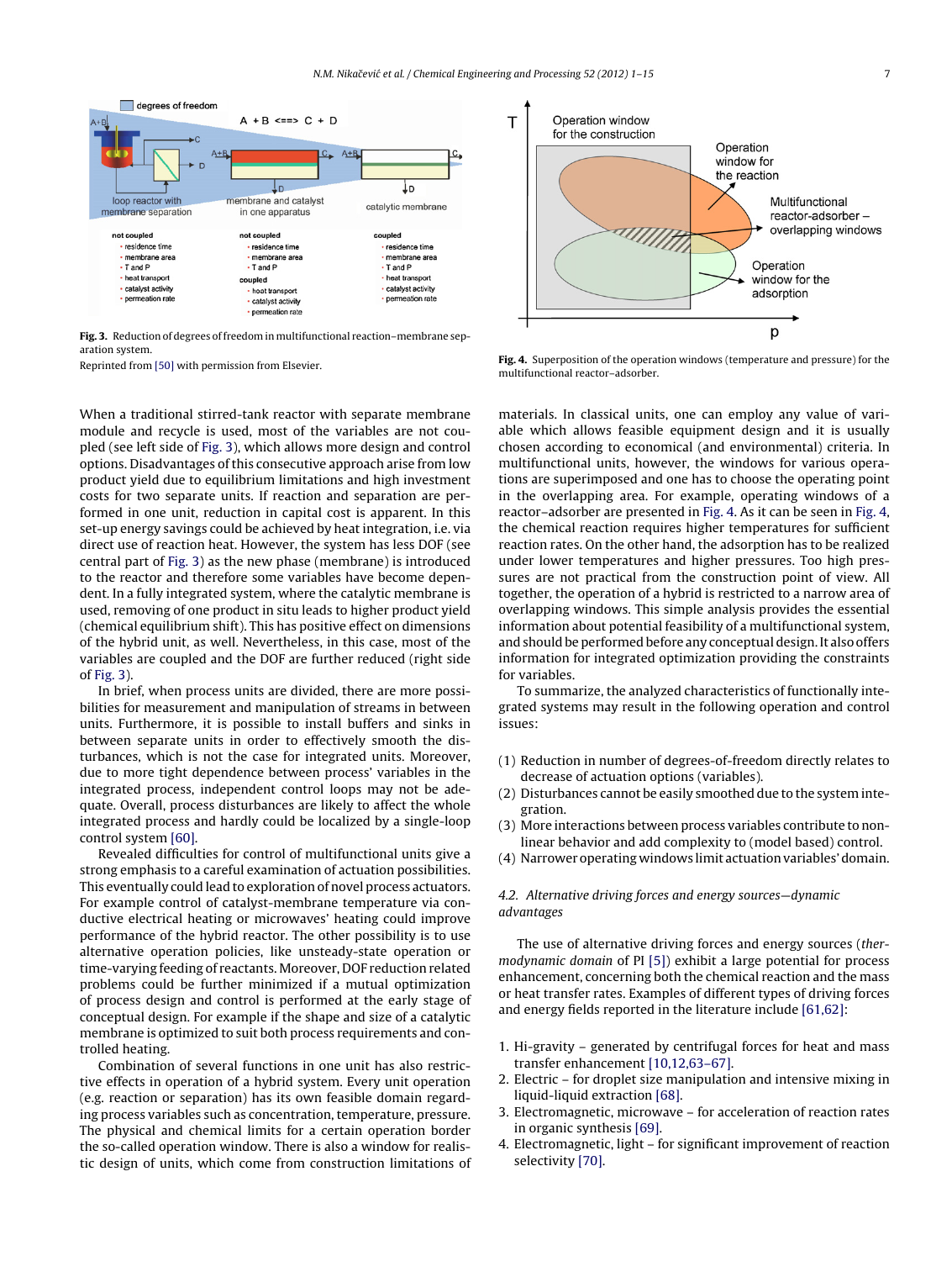5. Acoustic, ultrasound – for speeding up reaction rates and increase of product yield [\[71\].](#page-14-0)

Most of the listed alternative energy sources have a common characteristic—a fast inherent dynamics. For example, electric and electromagnetic fields like microwaves or radio-frequency waves could be used for heating. For some liquids this heating is faster than a conventional heating via external vessel wall (or inserted coil). For some solids, the difference in heating dynamics between classical and electro(magnetic) is even more evident.

Fig. 5 displays the comparison of heating dynamics and temperature field uniformities, between the classical system with external wall heating and the alternative microwave (MW) heating. The system, in both cases comprises laminar flow of ethyl glycol in a narrow tube (dia. 5 mm, length 200 mm). The inlet superficial velocity is 0.1 m/s. In the case of conventional heating, constant heat flux is employed through the whole boundary (surface perpendicular to the fluid flow). The heat capacity of the metal wall is neglected. The overall external heat inflow is 165W, which corresponded to a heat flux of 52.52 KW/ $m^2$ . For the microwave heating case, special attention is paid to the design of the applicator in order to attain homogeneous electromagnetic field and consequently uniform dielectric heating at the exposed part of the tube [\[72\].](#page-14-0) The dimensions of the rectangular cavity are 43 mm  $\times$  86 mm  $\times$  200 mm, and the exposed length of the tube is 43 mm (the middle part of the tube, indicated by the lines in Fig. 5b. In order to obtain high efficiency of the absorbed energy to the one reflected from the applicator, the dimensions of the wave excitation port and distance from the fluid tube have been adjusted. In this manner, the 94% utilization efficiency is achieved. Port power level is 300W. The effects of glass tube wall were neglected. The 3D simulation has been performed in COMSOL MULTIPHYSICS, with a transverse electric  $(TE_{10})$  electromagnetic propagation mode.

Fig. 5b shows 2D temperature fields (in the part of the tube) for microwave heating (left plot) and surface heating (right plot). The plots at 10s are presented which corresponds to (nearly) steady state for both cases. It is apparent that microwave heating resulted in more uniform radial temperature distribution in comparison to surface heating. This outcome could be expected since microwave heating is volumetric, while surface heating is localized to a boundary, resulting in high temperature gradients. Of course, the temperature filed for microwave heating is not fully uniform—higher temperatures of ethyl glycol are to be located closer to the wall due to the radial distribution of velocities in laminar flow. It should be noted that uniform electromagnetic fields in fluids are not always easily achievable and an occurrence of hot spots could be common. In that sense, a special attention should be paid to the design and construction of microwave applicators, as mentioned before in the text and studied in [\[72\].](#page-14-0)

Fig. 5a presents comparison of the heating dynamics, for microwave and surface cases. It is visible that microwave heating is somewhat faster, with lower time constant. The difference in heating speed in favor of microwaves would be more pronounced for lower surface to volume ratio of the system. Lower specific surface area would cause slower heating of an overall volume in case of classical heating, while this would not affect volumetric MW heating dynamics.

In the previous example one could notice that surface heating is more efficient in terms of energy consumption—165W in contrast to 300W for microwave heating for reaching the same average outlet temperature. This rather large discrepancy comes also from the high surface to volume ratio of the selected tube (small diameter). Furthermore, microwave heating is concentrated in 21.5% of the total tube volume. So again, if the tube diameter is larger and the tube length is shorter (lower surface to volume ratio), energy consumption efficiency of microwave heating would be improved. However, for achieving acceptable microwave heating uniformity, the diameter of the tube is constrained by the wavelength and dimensions of a cavity. Larger tube diameters correspond to large cavities and higher wavelengths, which is quite restrictive for commercial use [\[72\].](#page-14-0) Consequently, for industrial heating applications, the use of electromagnetic waves of lower frequencies (than usual



**Fig. 5.** Comparison between microwave heating and wall surface heating of the ethyl glycol flowing through a narrow tube: (a) heating dynamics, (b) temperature field uniformity (left – microwave heating; right – surface heating).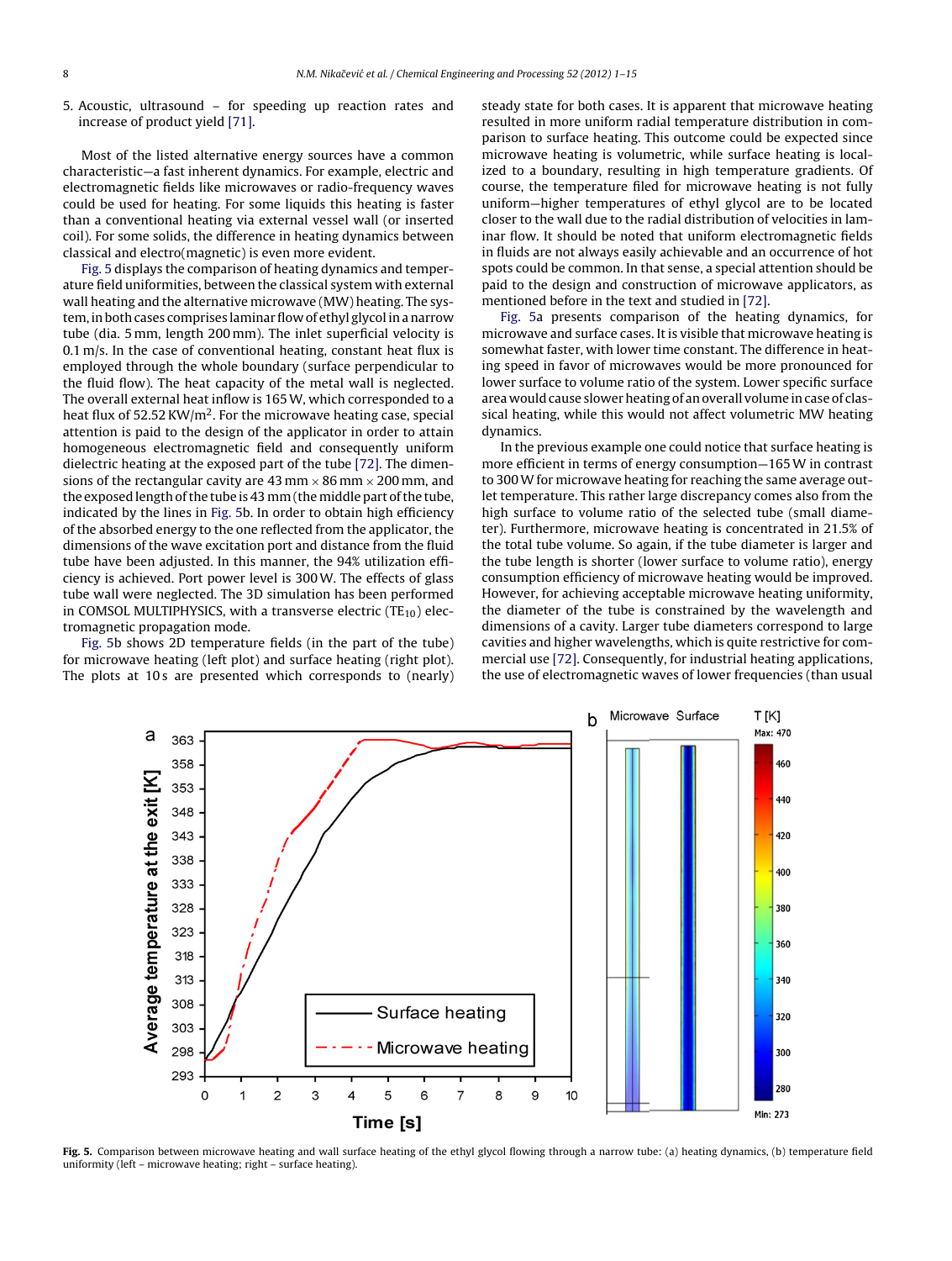2.45 GHz) from the ISM band, like radio-frequency waves, probably would be more effective.

The difference in dynamic behavior between conventional heating and electro(magnetic) heating is caused by the difference in conductive and volumetric heating. That difference is even more evident for heating some solid materials. For instance, electro-resistance heating of solid electro-conductive materials, like equipment walls or porous monolith catalysis structures, could be effectively adjusted almost instantaneously, by tuning the power source. Similarly could stand for microwaves. This offers opportunities for efficient optimal temperature (heating) control of process systems.

The former arguments could be generalized for nearly all alternative driving forces and energy sources, including electrical, electromagnetic or even acoustic fields, for a number of reasons. Firstly, they are spreading almost instantaneously in space (with low energy loses) in comparison to much slower process transfer rates. Secondly, electrically based processes have short transient regimes and therefore their response to a change is very fast. In addition, they can be easily manipulated, by the change of electrical potential (or electrical current), in already well established technical solutions. These arguments could be extended to high gravity fields, which could be efficiently actuated for optimization of transfer fluxes. For instance, the rotational speed of spinning discs can be manipulated for control of mass transfer rates. In the case of multiphase reactions performed in spinning discs, gas–liquid interface area and mass transfer coefficient could be adjusted by rotational speed, as a bubble size increases significantly with a speed of rotation [\[73\].](#page-14-0)

For above mentioned reasons, manipulation of alternative energy fields is a promising control option and possible novel(additional) actuator in intensified process system. However, a drawback for control could be still relatively sluggish response of fluid properties, i.e. change of concentration or temperature on a variation of electro(magnetic) fields. More important issue of using microwaves or electric current for temperature control is that cooling, if it is a required action cannot be employed with the same actuation system (e.g. microwave applicator). Furthermore, the fundamental (or empirical) mathematical dynamic relations between process variables and field intensity are not comprehensively developed. These models have to be derived and validated in order to be able to create efficient advanced model based control.

Alternative driving forces and energy fields can effect operation and control of intensified process systems, as summarized:

- (1) Due to their fast dynamics and ease of manipulation, alternative fields can be effectively exploited as new actuation variables.
- (2) Addition of phenomena in a system increases the complexity of a model to be used for control and optimization.
- (3) Effects of utilization of new phenomena in processes are not yet completely understood, thus dynamic behavior is hard to accurately predict.

#### 4.3. Miniaturization of space—reduction in time

Miniaturization is one of the well recognized PI methods which falls in the spatial domain of PI [\[5\].](#page-13-0) Micro- and milli-systems have high surface to volume ratio, and therefore they directly contribute to the one of the PI principles, allowing high interfacial heat and mass transfer fluxes. Table 3 presents a simple illustration—the comparison of specific heat exchange surface areas, pressure drops and heat transfer coefficients for water flowing through the pipes of different sizes, varying from large-scale to micro-scale. In the example it is assumed that water with the average temperature of 50  $\degree$ C is cooled by the wall with constant temperature of 40  $\degree$ C. The flow capacity is identical for all systems ( $Q = 0.02 \text{ m}^3/\text{s}$ ) and the

#### **Table 3**

Comparison of heat transfer fluid-to-wall performance between pipes of four orders reduction in diameter.

|                             |        | 2      | 3      | 4         |
|-----------------------------|--------|--------|--------|-----------|
| $d$ (mm)                    | 500    | 50     | 5      | 0.5       |
| N                           |        | 100    | 10,000 | 1,000,000 |
| $A(m^2/m^3)$                | 2.5    | 25.5   | 254.6  | 2546.5    |
| Re                          | 92,000 | 9200   | 920    | 92        |
| $\Delta P/L$ (mbar/m)       | 0.0019 | 0.0333 | 0.7132 | 71.317    |
| Nu                          | 533.4  | 84.5   | 4.10   | 3.67      |
| $h$ (KW/m <sup>2</sup> /K)  | 0.619  | 0.981  | 0.475  | 4.257     |
| $hA$ (KW/m <sup>3</sup> /K) | 1.6    | 25.0   | 121.0  | 10,841.1  |

superficial velocities remain unchanged which implies increase in the number of pipes (N) with decreasing pipe diameter. It is assumed that water flow is distributed equally through all pipes. The heat transfer coefficient is calculated by well-known empirical correlations [74] for the Nusselt number (Nu). The flow in the smallest channel (0.5 mm) falls into the continuum flow with no-slip boundary conditions.

The drastic increase in hA value for micro-channels, with nearly 10,000-fold raise with respect to the largest pipe, is evident. This straightforward example illustrates the overall potential of micro-systems for efficient temperature control and disturbance rejection. However, since heat removal/supply from reaction medium in microreactor is very fast, conduction of heat through construction material may become dominant contribution and determine the time constant. Therefore, a wall material properties and design options (mass of construction material) become important for control.

Evidently, even higher heat and mass transfer rates could be achieved in smaller micro-channels, with characteristic dimension down to 100  $\mu$ m or less. On the other hand, Table 3 shows that for  $500\,\rm \mu m$  dia. even million pipes have to be installed in order to reach the same capacity at the same average superficial velocity as in the large-scale pipe. Consequently, the costs for the micro-system are much higher than for the large-scale system—capital ones for a more complex construction and more construction material per reaction volume, and operational ones, due to significant increase of the pressure drop in the micro-channels (Table 3). Furthermore, a large number of parallel channels may cause problems in operation and control. First of all, fluid has to be distributed evenly in very large number of small channels which is still a design challenge. Moreover, narrow channels may also be subjected to fouling and eventually blocking which could cause serious operating problems. A reasonable control strategy is to control a cluster or a block of parallel channels instead of controlling individually each one. This implies sensing at the output of a cluster where the fluid flows from the channels mix. Similarly, the actuation is employed at the entrance, before the distributor, or alternatively, at some point along the channels. In this arrangement, the control is designed according to the assumption that the process proceeds identically in all channels. However, blocking of only a certain number of the channels leads to observability problem. Eventually this may result in impropriate control action, applied evenly to all of the channels of a cluster. These possible operation and control issues add to the existing design challenges for micro-scale systems, confirming a strong argumentation in favor of using millimeter size systems for industrial purposes. Milli-systems apparently are less sensitive to blocking, and a fewer number of channels are easier to operate. Obviously, in milli-systems heat and mass transfer enhancement is not as prominent as in micro-systems as depicted in Table 3. In conclusion,these conflicting objectives lead to a potential optimization problem for a design and operation of miniaturized systems.

Significant reduction in volume or fluid holdup offer more advantages to add to the above discussed enhancement of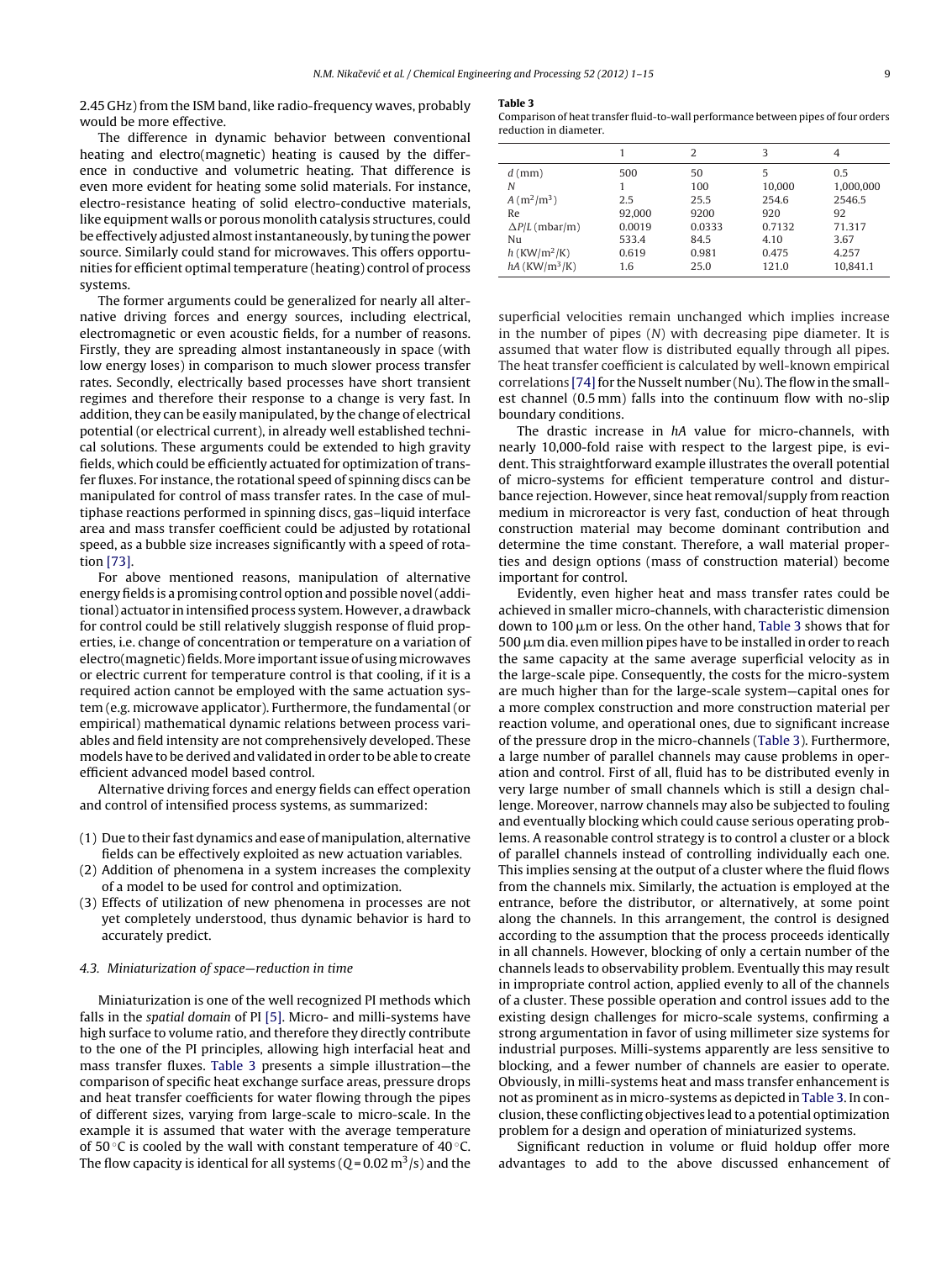

**Fig. 6.** Dynamic responses of the systems of different size on the step changes in feed flow rate. Outlet flow rate in time for: (a) base case volume (black line); (b) 50% volume reduction (blue line);(c) 90%volume reduction (red line).(For interpretation of the references to color in this figure legend, the reader is referred to the web version of the article.)

transfer rates. Smaller volumes, for the same capacity, apparently lead to smaller investment costs, less energy consumed and inherently safer design due to less quantities of toxic material. From process dynamics point of view, smaller volumes for same flow rates produce faster process responses on the variables alteration. Consequently, smaller equipment is more sensitive to disturbances, which presents a challenge for control. As shown in the previous example, in micro-channel systems, disturbances could be annulled rapidly due to the high transfer rates. However, this potential has to be realized by the proper control system, which generally needs to be faster for volume-reduced systems. To illustrate this issue, Fig. 6 presents the dynamic responses of simple tanks-inseries system to a step change in input flow rate. The non-reactive system consists of two interconnected level tanks (of same size) with (level proportional) valves at the outlet streams. It is assumed that means of process intensification have contributed to the volume (surface) reduction of 50% (b) and 90% (c) in comparison to the base case volume (a). The input feed rate was same for all cases  $(1 \text{ m}^3/\text{s})$ , and it is decreased for 20% at time 20 s. Fig. 6 displays the outlet flow rate responses for the three systems of different size, firstly for the start-up period (up to 20 s), followed by the response to the inlet feed rate drop.

Evidently, the reduction in the volume capacity produces faster response in the outlet stream, i.e. the process time constant is decreased. Fig. 6 clearly shows that the dynamic response for the smallest system is in the range of several seconds, which is the order of magnitude less than for the case with no volume reduction. This has to be related to control system dynamics in order to have a prompt action—fast rejection of undesired disturbances. Therefore, the control decision (controller) and the action (actuator and sensor dynamics) should be adjusted to this fast process dynamics. This could become a problem if process dynamics becomes too fast. This argument can be generalized for all very fast processes, like millisecond catalytic reaction systems or similar.

Luyben and Hendershot [\[75\]](#page-14-0) have discussed possible disadvantages of intensified processes in a sense of reduction of holdups. They have analyzed control closed-loop dynamics, using Aspen Dynamics, for four process examples: (1) benzene–toluene–xylene separation in two distillation columns – reduction of tray holdups; (2) Benzene nitration reactor(s) – two smaller reactors vs. one much larger; (3) Nitration reactor – fed batch reactor vs. CSTR; (4) HCN/H20 distillation – reduction of liquid holdup. The authors conclude that controllability and disturbance rejection studies need to be performed in advance and those results have to be considered

when designing intensified (meaning volume-reduced) processes. They emphasize that smaller holdups give the operator and control systems less time to respond to disturbances, and even suspect that process could be moved into unsafe regions of operation [\[75\].](#page-14-0) However, we consider that these setbacks could be avoided via a proper design of advanced control system; though we agree that dynamic analysis should be performed from the very beginning and should be incorporated in the conceptual design phase.

Process intensification through size reduction also underlines the importance of the dynamics of other control system elements, like measuring devices and actuators. Reduced process responses times, in the order of seconds or less, are comparable, or sometimes even smaller, to sensors' and actuators' dynamics. Therefore, the dynamics of all control loop elements should be considered when designing a control structure or even before, when examining the dynamics of the intensified process.

Furthermore, efficient control of intensified processes in many cases will require development of completely new sensors, or considerable improvement of existing ones. The advanced sensors are needed to determine whether products are within specification and whether processes are running optimally. The sensors have to cope with fast process dynamics and advanced control demands, and current instrumentation is usually too slow, inaccurate and working off-line. The novel sensors have to be able to precisely measure rapid-varying process variables on-line in process systems which are usually either miniaturized or have complex structures. This is a challenging demand for both fundamental research and sensors development and manufacturing.

Optical analytical techniques, such as spectroscopy (UV, Raman, NIR, VIS) or refractive index detection, have good prospects of implementation due to their versatile usability in combination with 'non-invasive' sensing characteristics. The advantage of spectroscopy is that the measurements are taken using optical fibers, requiring only a small measuring dot, which can be applied in situ for online analysis. Microchips for signal transmitting and integration of optical analytics for small volumes have been developed to some extent, but further applied research is necessary [\[76\].](#page-14-0) Other promising examples of novel sensors–actuators are small microelectronic devices which are supposed to float inside certain process equipment[\[77\].](#page-14-0) Such sensors use the ultra-wide band technology for transmitting large amounts of data with very low power over relative short distances. The key aspect is the proper design of sensors with respect to size, density, robustness and fluid compatibility which would enable the spatial and temporal monitoring of process variables in the entire volume of equipment, without causing considerable flow disturbances. Furthermore, the actuation may also be added to those devices allowing the local control of different process variables. However, the development of 'smart floating' sensors is still in early phase, and it needs more fundamental research.

In conclusion, in spatial domain of PI, miniaturization may encompass the following consequences for operation and control:

- (1) Very high heat transfer rates enable potential for fast and efficient temperature control, which may become dominantly a control of wall temperature of the micro/milli-unit.
- (2) Blocking of a number of narrow channels may lead to sensing, actuation and control difficulties in micro-systems.
- (3) Reduced process timescales require much faster control reactions than in classical systems, which may become a control system issue.
- (4) For fast process systems, the dynamics of sensing and actuation elements need to be accounted for in control system design.
- (5) New, smaller and faster sensors and actuators may be needed.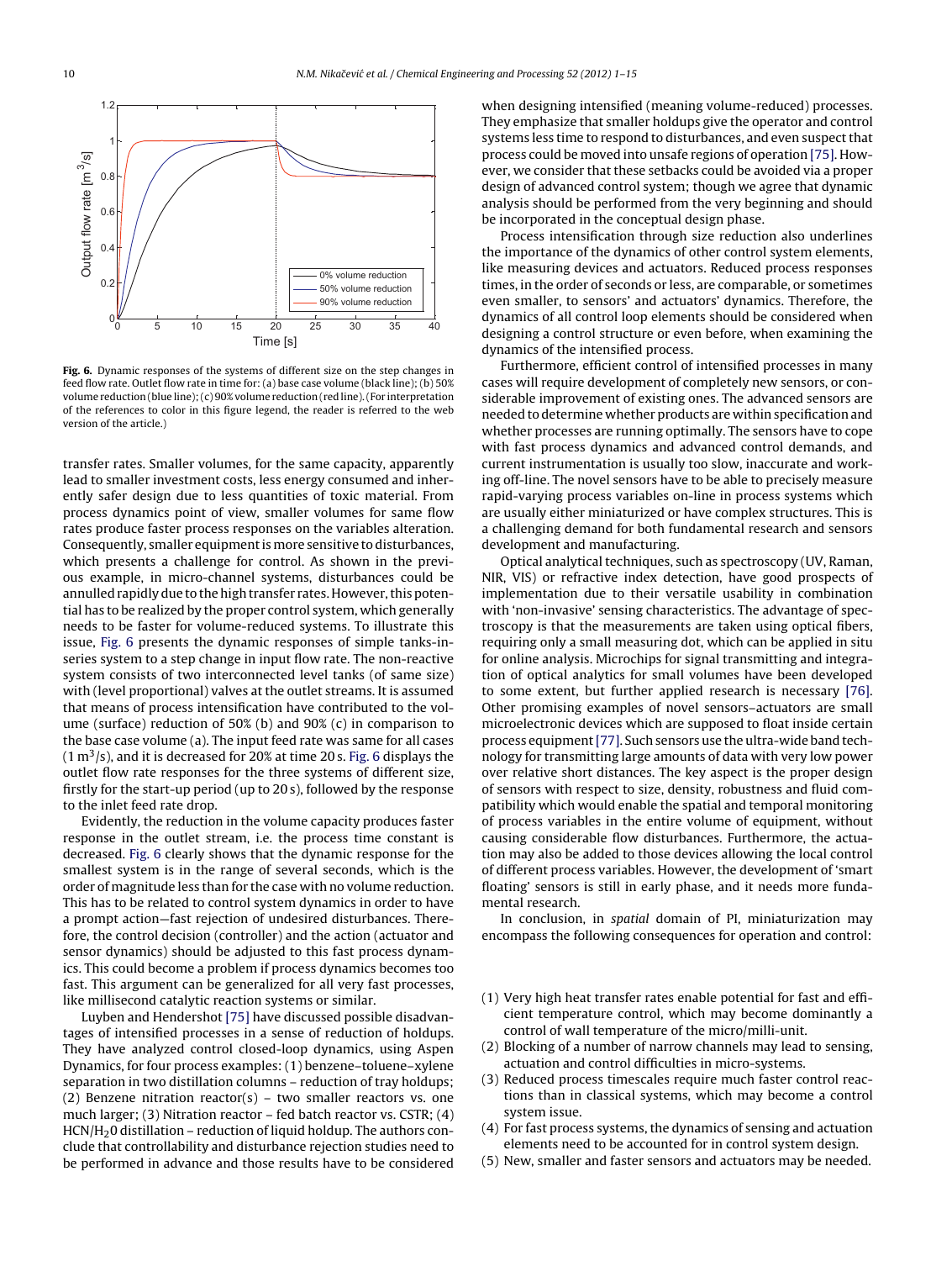### **5. Towards the full integration of process intensification, operation and control**

The presented analysis has demonstrated that intensified process systems have specific characteristics which may cause difficulties in operation and control of intensified systems, even if advanced model-based control systems are used. In order to efficiently handle these challenges, it is useful to consider operation and control in the earliest phases of conceptual process design (process synthesis). Preferably, process design, operation and control should be considered simultaneously, or in other term, they should be fully integrated. For that purpose, we attempt to postulate a new concept for process synthesis, outlined further in the text. This approach would not only provide optimal and safe operation, but may suggest innovative process solutions which are more economically beneficial and more environmentally friendly.

The interface between process and control is defined by actuation and sensing. Therefore, a systematic analysis of actuation contributes significantly to the integration of process design, operation and control. Moreover, actuation analysis and design may provide additional options for handling mentioned operation and control issues of intensified process systems. This analysis entails a careful exploration of (intensified) processes fundamentals in the sense of possibilities for actuation. As a result, new actuators may arise, as illustrated in Section [4,](#page-5-0) which will be discussed more systematically in the following text.

#### 5.1. Actuation analysis and design

Generally, actuation enables the manipulation of system behavior in the sense of control and optimization. So far, actuation has not received much of attention in the literature. A possible explanation is that control engineers consider it to be unchangeable result of process design, while process engineers regard it as fixed for a unit operation. Huesman et al. [\[78,79\]](#page-14-0) argued that the systematic outlook on actuation, which leads to actuation design and its intensification, may result in considerable economical and control improvements.

In majority of chemical processes four physicochemical phenomena play an essential role: (a) chemical reaction, (b) mass transfer, (c) heat transfer and (d) momentum transfer. It should be noted that by applying process intensification concepts, more phenomena then those four can be dominant in a process, e.g. energy transferred by microwaves. However, to underline the main point, only main four will be considered. These phenomena are characterized by the fluxes (rates for reaction) and geometry (volume and surface). Therefore, actuation implies manipulation of fluxes and/or geometry. Fluxes occur as a result of deviations from thermodynamic equilibrium and can be expressed by multiplication of the driving force and the transfer coefficients, for example:

$$
J_q = h \Delta T \tag{2}
$$

where  $J_q$  is the heat flux,  $\Delta T$  is the driving force–temperature difference and h is the heat transfer coefficient. Heat transfer is given by:

$$
F_q = J_q A = h \Delta T A \tag{3}
$$

Eq. (2) shows that heat transfer could be actuated by  $h$ , or/and  $\Delta T$  or/and by or A. The heat transfer coefficient could be altered, for example, by the fluid velocity or stirring velocity. Temperature difference could be manipulated by the temperature of the heat medium or by the wall temperature. The surface area is a design parameter, which could be optimized also for a control (in simultaneous optimization). However, in most cases it is nearly impossible to manipulate the surface once the system is realized.

The presented analysis can be straightforward generalized for the other physicochemical phenomena which may be manipulated by: (a) coefficient, (b) driving force and (c) surface area or volume. For the purpose of actuation efficiency enhancement, process intensification methods could be exploited in many ways. For example, in the functional domain, a manipulation of an additional phase (like vapor in reactive distillation or particles in reactive adsorption) may alter the driving force for an equilibrium reaction.

In the thermodynamic domain, the use of alternative energy sources, like microwaves or electrically induced conductive heating, could improve manipulation of heat fluxes which was already addressed in Section [4](#page-5-0) of the article. In another example from that domain, the change of rotation speed in rotating packed beds or spinning disc reactors could be used for alteration of mass transfer coefficients and interfacial areas.

In the spatial domain, above mentioned variable geometry designs could be 'tailored' for the optimal local transfer rates, for example applied to micro- and milli-systems. Furthermore, spatial actuation could be applied to spatially distributed systems, for example multiple input points for tubular reactors, microreactors, packed bed reactors, etc. Spatial actuation could be used to attain optimal concentration and/or temperature profiles and to improve controllability of such systems. The use of miniature sensors/actuators floating inside the vessels is another opportunity for spatial/local actuation of process systems, which was discussed in Section [4.](#page-5-0)

In the temporal domain, deliberate transient operation of processes could lead to improved actuation as it can cause the change of all three terms: coefficients, driving forces and even interface surfaces.

However, effects of these alternative actuations have to be examined in more depth theoretically and experimentally. Such analysis could show the realistic opportunities for intensification of actuation. Without doubt, some of those would turn out impractical from a realization point of view.

## 5.2. New integral approach to process synthesis based on dynamic optimization

Traditional process synthesis (PS), based on the general concept of unit operations, was established by Siirola and Rudd [\[80\]](#page-14-0) and later extended by Douglas [\[81\].](#page-14-0) These concepts are based on systematic, but heuristic approach, relying for a part on the designer's experience. Although many other, more advanced, methods have been proposed, the basic PS concept is still dominant in practice. The underlying approach to process synthesis contains several consecutive stages, as depicted in [Fig.](#page-11-0) 7a.

In order to overcome limitations of design based on series of predefined unit operations several authors introduced the concept of phenomena-driven PS [\[82–84\].](#page-14-0) A common background for these approaches is the use of process tasks or functions, related to process phenomena, to achieve certain process objectives. Although these concepts theoretically allow innovation and PI, relevant examples were not presented so far. Moreover, they did not use rigorous optimization and thus could undergo the same downsides as the traditional concepts described formerly.

The second largest class of PS methods use optimization, thus ideally offering optimal process solutions. Even though optimization techniques, both deterministic and stochastic, have advanced in recent times, there are still difficulties associated with optimization problem formulation and efficient program convergence [\[85\].](#page-14-0) More importantly, they are mostly based on unit operations, except for some contributions related to reactive distillation and hybrid separation systems [\[86–90\].](#page-14-0) Extensive review on conceptual process design methodologies and their implementation on different process scales is given by Li and Kraslawsky [\[91\].](#page-14-0)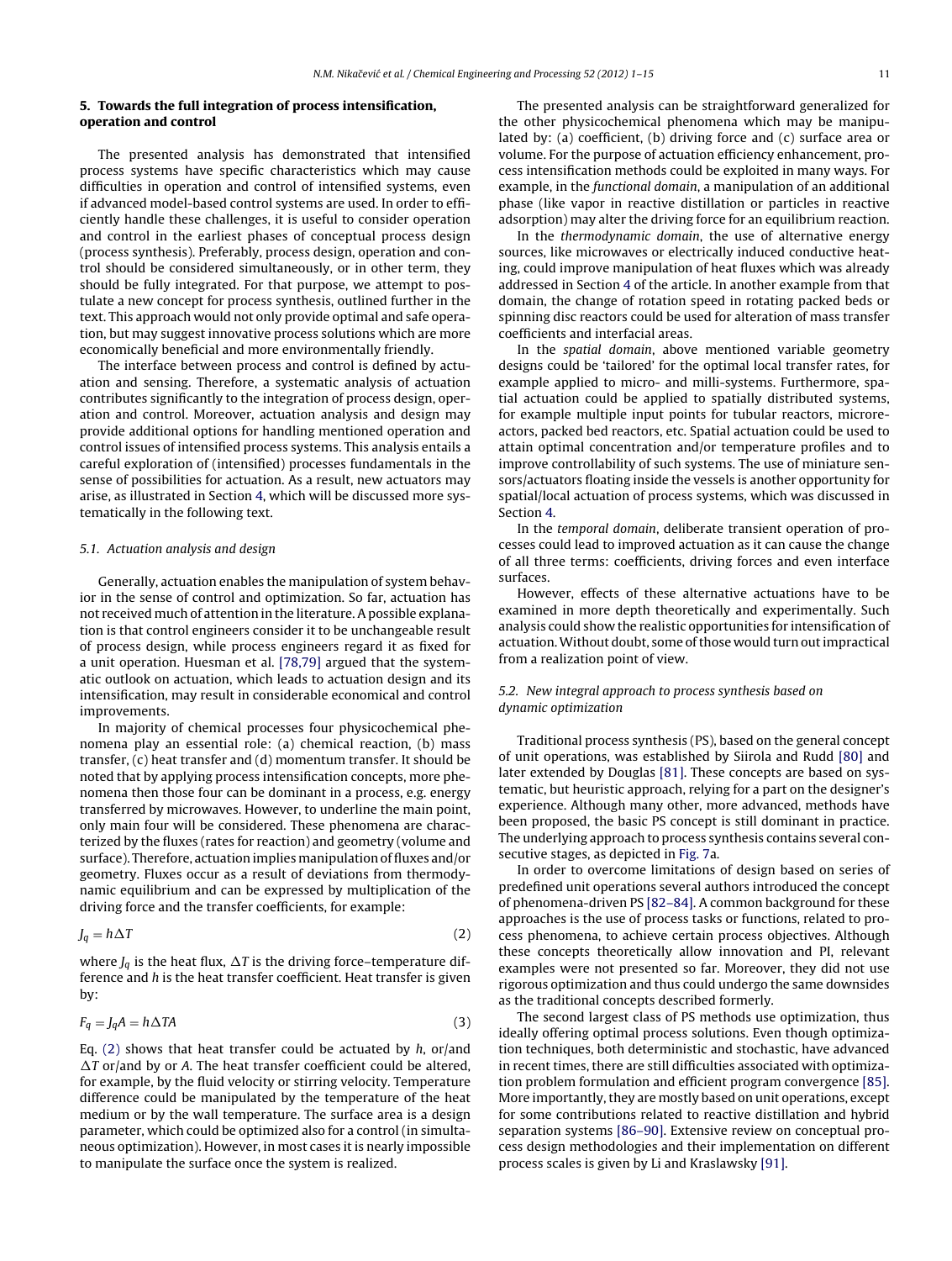<span id="page-11-0"></span>

**Fig. 7.** Process synthesis schemes: (a) traditional approach based on heuristics and unit-operations concept; (b) new approach based on optimization and exploitation of process intensification concepts.

In their recent work Freund and Sundmacher [\[92,93\]](#page-14-0) have managed to combine phenomena-driven approach with optimization, in a so-called concept of elementary process functions. However, their methodology is demonstrated only on a chemical reactor [\[93\]](#page-14-0) with no extensive PI content, it does not include design-control interactions and does not account for uncertainties. Recently, Lutze et al. [\[94\]](#page-14-0) have offered a systematic framework for process synthesis which examines different process intensification options. The authors [\[94\]](#page-14-0) proposed a hierarchical sequence of steps, in order to gradually reduce PI options, ending up with feasible optimization. They also constructed a knowledge base to provide necessary information for intensified processes. Although promising, this concept is limited to continuous operation of existing intensified equipment (retrofitting) and also does not consider uncertainties or control and operation at all.

Interactions between process design and control have been studied broadly since 1990s and integration methodologies are mainly based on optimization [\[95–99\].](#page-14-0) A commonly used framework for simultaneous design-control dynamic optimization under uncertainty, has been introduced by Bansal et al. [\[99\].](#page-14-0) In several articles, interactions of design and control, for reactive distillation columns have been studied [\[100–102\].](#page-14-0) However, these contributions mainly considered classical control systems (PID) and they did not include diverse process intensification methods in the integrative PS framework. Further, actuation, which essentially determines the interface between design and control [\[78,79\],](#page-14-0) was not analyzed thoroughly.

Up to date, process synthesis concepts of all kinds implied the selection of the operation mode as the first step of the conceptual process design (CPD). Several operation modes are very well established in process systems, namely: continuous, batch, fed-batch and periodic. The choice of particular mode is exclusively based on heuristics. For example, batch operation is recommended for lower production rates and for multi-product processes, due to its flexibility. Continuous operation is applied for bulk production (large capacities) of a single product. The selection is made based on traditional equipment and on rough economic estimates. However, it is reasonable to assume that process operation and its profitability is seriously limited by fixing the operation mode a priori. The reasons are grounded in the heuristics and very small number of possible options. Therefore, we suggest that operation mode should not be fixed at the beginning of CPD, yet it should be incorporated in simultaneous optimization problem. In that sense, the operation selection could be ideally seen as a decision problem with a continuous solution space.

We are suggesting a new concept for process synthesis, which integrates some of the previous concepts (mentioned above), attempts to overcome their insufficiencies and introduces novel approaches. This optimization-based concept is presented schematically in Fig. 7b, parallel to a traditional and wellestablished approach (Fig. 7a). Our concept contains also three (but merging) stages, though it is qualitatively different from classical one—it provides optimal process solution and allows strong interactions between process design, operation and control. In the first stage, the integration of process design and operation should be attained by means of dynamic optimization (optimal control), based on simple first principles mathematical models. Optimization objectives are based on economic factors and they also include environmental constraints and costs. Optimization results at this stage should provide optimal process design and optimal operation on a conceptual level with theoretically achievable efficiency.

The first phase of proposed process synthesis concept is determined by optimization of fluxes and driving forces within a process, thus it goes beyond the limits of the traditional unit operation approach. In order to achieve/approach these theoretically optimized process conditions, the concept exploits process intensification principles and combination of several PI methods in a process design. It also explores the possibilities for actuation improvement for optimal operation and control, as described above in the previous subsection.

In the second stage (see Fig. 7b) controllability study for the optimal process solutions is to be performed, by means of robust optimization techniques. In most cases, optimization in the first phase will clearly distinguish few options which markedly outperform the others. For these nominally optimal cases, the effects of model uncertainties, specifically physical parameters uncertainties, and process disturbances on the process constraints and overall performance are to be examined. This analysis may lead to an actuation adjustment in the operation domain, in order to avoid the violation of the constraints, which is presented by the dashed feedback line to the first stage in Fig. 7b. Eventually, the results of the analysis may even require some design alterations (phase one) in order to have more reliable process, which operates under uncertainties.

In the third phase, the control system is conceptually designed, taking the controllability results into account. Its target is to follow the optimal operation path as effectively and robustly as possible. It is reasonable to assume that existing advanced control systems, like (nonlinear) model predictive control, or optimal control, will function adequately for the optimal designs and realization of the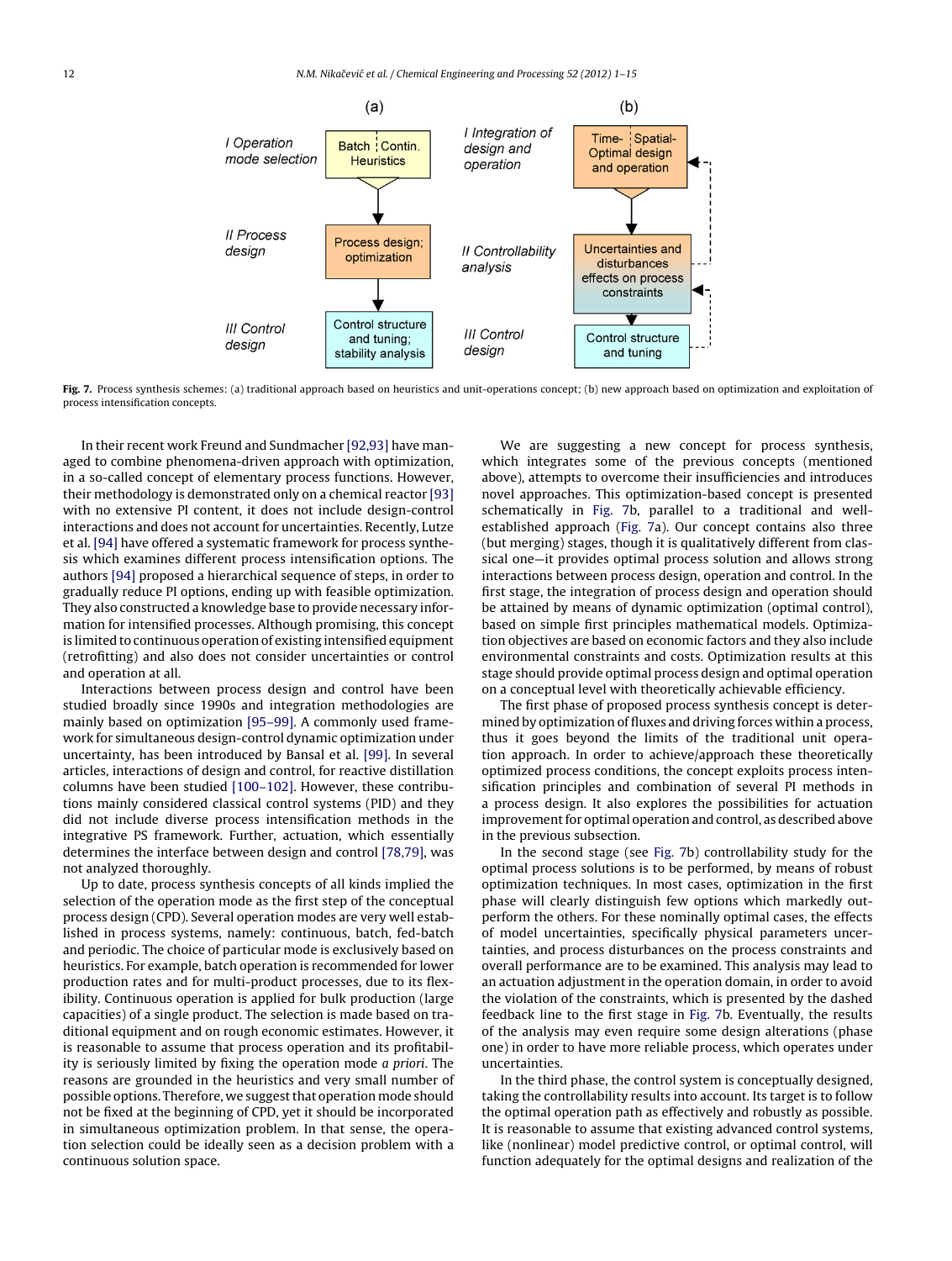optimal operation. A closed loop information is transferred back to the stage two (dashed line) in order to perform closed-loop controllability analysis, which could eventually lead to additional adjustments (dashed line to the first stage).

The first issue that could arise regarding the most important first stage of the suggested concept is how to effectively formulate a problem in a single mathematical model and optimization structure. Usually a very large number of options can be set for one process, and therefore a single optimization program would be very difficult to derive and solve. Certainly, some process options are unfeasible and could be discriminated at the beginning. Lutze et al. [\[94\]](#page-14-0) proposed a systematic framework with a hierarchical sequence of steps and a base of PI models, which could be a tool for establishing solvable optimization structure. However, this methodology still includes heuristics and requires highly experienced process engineers and modelers. The problems could probably be tackled by a combination of proposed PS methodologies with tools for automatic generation of the dynamic process system models. These model-generation methods are currently in research focus of academic groups and companies [\[103,104\].](#page-14-0) For example, the initial problem set-up could be provided by a framework for a construction of models based on the network modeling, published recently by Preisig [\[103\].](#page-14-0) However, complete development of the mentioned concepts, their mutual integration in user-friendly computer environment should be seen as a longer term ambition.

The second potential challenge for the concept realization is the solving of the mixed-integer dynamic optimization with many variables for optimization, lot of different constraints and possibly multi-objective target function. However, the optimization techniques and partial–differential–algebraic equation (PDAE) solvers are in the mature state, and they will progress more [\[105,106\].](#page-14-0) Yet, optimization may limit the complexity of the mathematical models to be used in the concept. For that reason, at the present, only simplified models depicting relevant phenomena are to be formulated. Nevertheless, the results in the first stage should clearly offer optimal process design and optimal operation, demonstrating considerable cost reductions.

The challenges for the second stage would be to implement uncertainties in the optimization set-up, i.e. to formulate and run a robust dynamic optimization. Moreover, an adequate and efficient controllability criteria needs to be developed, or existing controllability criteria (output–input, state, functional, thermodynamic, etc.) have to be improved and adapted. For the third stage, which consists of the process control design, challenges and possibilities are reviewed in the previous sections.

The presented PS approach addresses both the meso- and macro- scale of chemical processes, as it operates with phenomena, fluxes and phases (meso-) as well as with apparatus, processes and plants (macro-). The next logical step would be to extend it in two directions, towards molecular scale on one hand and the megascale on the other. On the molecular scale it could be beneficial to include different chemical reaction routes to a desired product in one process optimization. That way more degrees of freedom could be provided for process synthesis—exploring more process options. For example, two chemical synthesis routes might differ in undesirable side products and consequently different separation methods could be examined for each route. In another case, different chemical routes might suggest different reactor types and conditions. For this integration, contribution from (green) chemistry and product design are highly valuable.

On the other pole, interactions between process synthesis and a company's management plans and supply chain management, can offer advantages in operation and consequently lead to higher profits. For a conceptual process design phase, various scheduling scenarios could be examined and optimized integrally with process design and control. Certainly, the full economic potential could be attained in on-line and real-time integration of management actions with higher-level optimal control system. However, the overall integration of multi-scale approaches in optimizationbased process synthesis is a challenging target on a long term.

To summarize, proposed synthesis concept focuses on providing theoretical limits of process' efficiency by exploiting various PI methods and actuation possibilities in a process, and using dynamic optimization to attain the integration of process operation, design and control. The concept is not restrained to current technical issues. Expected significant improvements in technological and economical performance of process solutions, obtained by the suggested concept, will give amotivationfor their further development and practical realization.

#### **6. Concluding remarks**

The current societal requirements and the state of environment, call for accelerated development of more sophisticated and efficient process systems. Process intensification concepts have offered significant advantages in material and energy efficiency in diverse process applications, up to date mostly by using PI methods in design of novel types of equipment. Further advances in economical and environmental performance can be achieved if operation and control of a whole process are considered simultaneously and systematically together with different PI design options.

The dynamic characteristics of intensified process systems bring both challenges and opportunities for process operation and control. Multifunctional systems, in which process operations or functions are integrated, have less degees-of-freedom than classical processes, which can limit control options. Moreover, the multifunctional units operate in narrower operating range (than separated unit operations), which also can be reflected in actuation restriction. On the other hand, alternative driving forces and energy sources can be exploited for control, as new actuation possibilities. For example, electric or electromagnetic fields can be effectively used for precise heating control of solids or fluids. This is due to the fast dynamics of energy propagation, possibility of selective heating, short transient regimes and ease of manipulation. Miniaturized systems also offer advantages for control, as they provide very high mass and heat transfer rates. For instance, any disturbance in temperature can potentially be suppressed rapidly, as the overall heat transfer resistance is very low in a micro-scale system. However, miniaturization directly relates to the large reduction in process timescales. This means that control decisions and actions need to be in accordance with the small process timescales; which in some cases implies faster control systems than existing ones, and thus may become an issue. Further, due to miniaturization, new class of sensors needs to be developed, to fit in a system.

After careful adjustment to the mentioned dynamic specifics, advanced control systems, realized in hierarchical layer-type structure, will be capable of controlling and optimizing intensified process systems. Apparently, model based control and optimization is the essence of such systems. Still an open issue is a fast and reliable modeling of intensified process systems customized for on-line control applications (which include optimization). Additionally, some advances should be made for efficient implementation of non-linear MPC, as the models of intensified systems are highly non-linear in most cases.

Although many process synthesis concepts have been proposed in the literature, yet there is no an effective method to combine phenomena-based synthesis (process intensification fundamentals) with rigorous optimization tools. Such method would be beneficial economically and would promote process innovation. A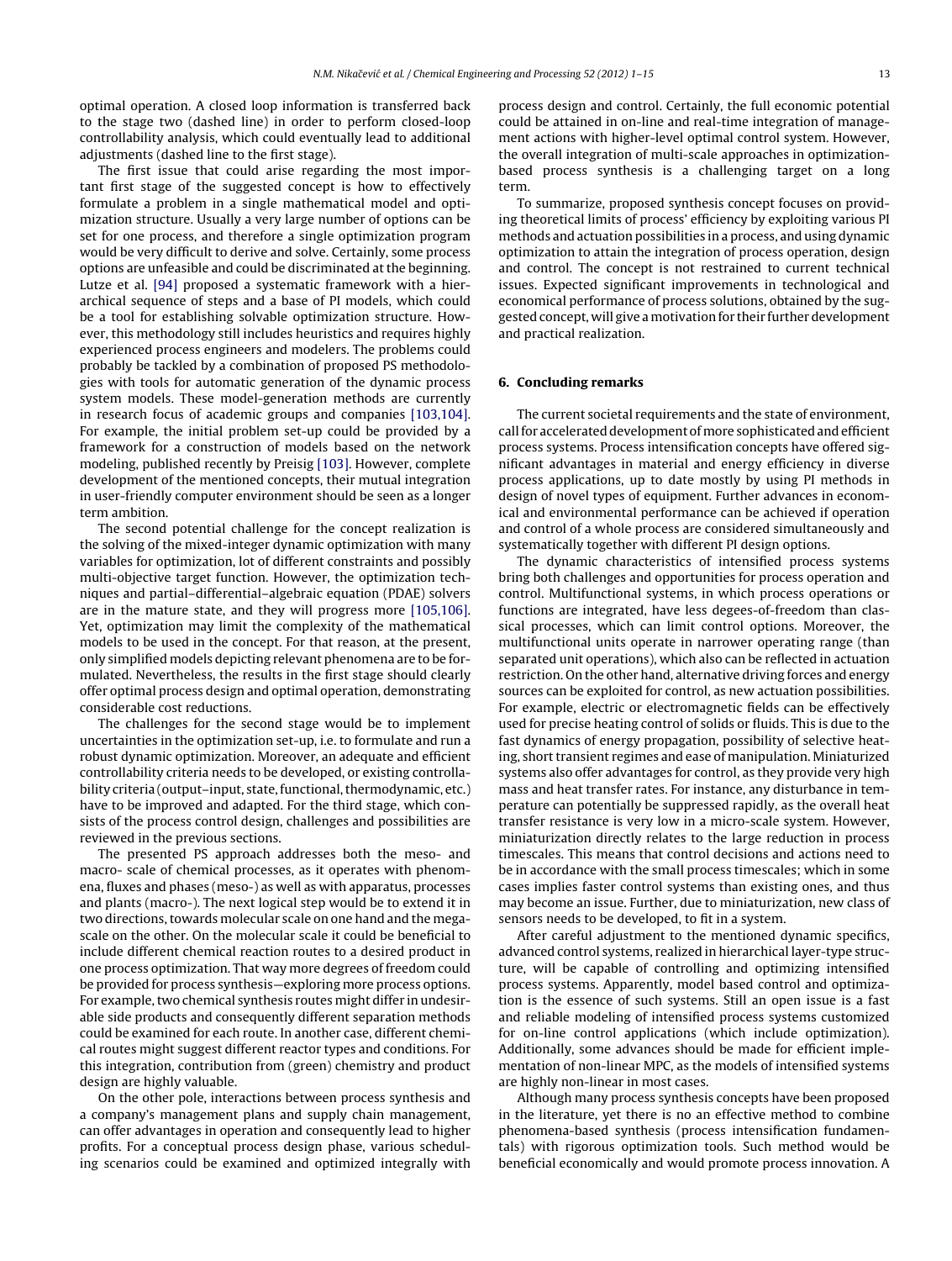<span id="page-13-0"></span>new approach to process synthesis, suggested in this paper, enables gradual integration of process operation, design and control, by means of dynamic optimization. It is based on utilization of process intensification concepts and their combination in one process. One of the key features of the suggested synthesis concept is a systematic exploration and design of actuation. The proposed process synthesis method firstly determines (simultaneously) the optimal operation and design of a process. Then uncertainties are considered through controllability analysis. Finally, taking into account the controllability results, optimal control is conceptually designed, which target is to follow optimal operation paths as effectively and robustly as possible.

The aim of the presented process synthesis is to provide theoretical limits of possible enhancement in terms of economic and environmental measures. If significant cost reductions are displayed as a result of the process synthesis, this could be a drive for companies to resolve existing technical issues and implement new process solutions in the industry. These new process systems would be smaller, more modular and standardized. They would be more agile, operating more often in dynamic regimes for which sophisticated and robust control systems would be created.

#### **Acknowledgements**

We acknowledge G.S.J. Sturm for the contribution to the microwave heating example (Section [4.2\).](#page-6-0) N.M. Nikacevic has been funded by Delft Center for Sustainable Industrial Processes.

#### **References**

- [1] M.P. Dudukovic, Frontiers in reactor engineering, Science 325 (2009) 698–701.
- [2] European Roadmap for Process Intensification, Creative Energy–Energy Transition. [www.creative-energy.org](http://www.creative-energy.org/), SenterNovem, 2008.
- [3] J.A. Moulijn, A. Stankiewicz, J. Grievink, A. Górak, Process intensification and process systems engineering: a friendly symbiosis, Comput. Chem. Eng. 32  $(1-2)$  (2008) 3-11.
- [4] K.-U. Klatt, W. Marquardt, Perspectives for process systems engineeringpersonal views from academia and industry, Comput. Chem. Eng. 33 (3) (2009) 536–550.
- [5] T. Van Gerven, A. Stankiewicz, Structure, energy, synergy, time—the fundamentals of process intensification, Ind. Eng. Chem. Res. 48 (5) (2009) 2465–2474.
- [6] C. Ramshaw, Higee distillation—an example of process intensification, Chem. Eng. (London) 389 (1983) 13–14.
- [7] W.T. Cross, C. Ramshaw, Process intensification laminar-flow heat-transfer, Chem. Eng. Res. Des. 64 (1986) 293–301.
- [8] A. Stankiewicz, J.A. Moulijn, Process intensification: transforming chemical engineering, Chem. Eng. Prog. 96 (1) (2000) 22–34.
- [9] C. Tsouris, J.V. Porcelli, Process intensification—has its time finally come? Chem. Eng. Prog. 99 (10) (2003) 50–55.
- [10] A. Stankiewicz, J. Moulijn (Eds.), Re-Engineering the Chemical Processing Plant: Process Intensification, Marcel Dekker, New York, 2004.
- [11] F.J. Keil (Ed.), Modeling of Process Intensification, Wiley-VCH, 2007.
- [12] D.A. Reay, C. Ramshaw,A.P. Harvey (Eds.), Process Intensification, Engineering for Efficiency, Sustainability and Flexibility, Butterworth-Heinemann, Oxford, 2008.
- [13] V. Hessel, S. Hardt, H. Lowe, Chemical Micro Process Engineering. Fundamentals Modelling and Reactions, Wiley-VCH, 2004.
- [14] A. Cubulski, J.A. Moulijn (Eds.), Structured Catalysts and Reactors, 2nd ed., Taylor & Francis, 2006.
- [15] K. Sundmacher, A. Kienle, Reactive Distillation Status and Future Directions, Wiley-VCH, Weinheim, 2003.
- [16] S. Becht, R. Franke, A. Geißelmann, H. Hahn, An industrial view of process intensification, Chem. Eng. Process.: Process Intensif. 48 (1) (2009) 329–332.
- [17] G.J. Harmsen, Reactive distillation: the front-runner of industrial process intensification. A full review of commercial applications, research, scale-up, design and operation, Chem. Eng. Process.: Process Intensif. 46 (9 (SPEC. ISS.)) (2007) 774–780.
- [18] H.G. Schoenmakers, B. Bessling, Reactive and catalytic distillation from an industrial perspective, Chem. Eng. Process. 42 (3) (2003) 145–155.
- [19] T.F. Edgar, Control and operations: when does controllability equal profitability? Comput. Chem. Eng. 29 (2004) 41–49.
- [20] P.S. Buckley, Techniques of Process Control, John Wiley & Sons, New York, 1964.
- [21] W.L. Luyben, Steady-state energy conservation aspects of distillation column control design, Ind. Eng. Chem. Fundam. 14 (1975) 321–325.
- [22] J.J. Downs, J.E. Doss, A view from North American industry, in: Y. Arkun, W.H. Ray (Eds.), Chemical Process Control, vol. IV, CACHE/AIChE, Austin, 1991, pp. 53–77.
- [23] C.R. Cutler, B.L. Ramaker, Dynamic matrix control—a computer control algorithm, in: Proceedings of AIChE 86th National Meeting, Houston, TX, 1979.
- [24] J.A. Richalet, A. Rault, J.D. Testud, J. Papon, Model predictive heuristic control: applications to industrial processes, Automatica 14 (1978) 413–428.
- [25] T.E. Marlin, A.N. Hrymak, Real-time operations optimization of continuous processes, Chem. Process Control vol. V, AIChE Sympos. Ser. 93 (316) (1997) 156–164.
- [26] J.V. Kadam, W. Marquardt, Integration of economical optimization and control for intentionally transient process operation, in: R. Findeisen, F. Allgöwer, L.T. Biegler (Eds.), Assessment and Future Directions of Nonlinear Model Predictive Control, Springer, Berlin, 2007.
- [27] S. Engell, Feedback control for optimal process operation, J. Process Control 17 (3) (2007) 203–219.
- [28] P.A. Rolandi, J.A. Romagnoli, Framework for on-line full optimising control of chemical processes, European Symposium on Computer-Aided Process Engineering 15 (20A–B) (2005) 1315–1320.
- [29] A.E.M. Huesman, O.H. Bosgra, P.M.J. Van den Hof, M.P.C. Integrating, RTO in the process industry by economic dynamic lexicographic optimization: an open-loop exploration, in: AIChE Annual Meeting, Philadelphia, USA, 2008.
- [30] D.E. Seborg, T.F. Edgar, D.A.Mellichamp, Process Dynamics and Control,Wiley, New York, 2004.
- [31] D. Bonvin, B. Srinivasan, D. Ruppen, Dynamic optimization in the batch chemical industry, Chem. Process Control – CPC VI, AIChE Sympos. Ser. 97 (326) (2002) 255–273.
- [32] M. Darby, M. Harmse, M. Nikolaou, MPC: current practice and challenges, Proc. IFAC ADCHEM (2009) (12–15 July, Istanbul, Turkey).
- [33] L. Ljung, System Identification-Theory for the User, 2nd ed., Prentice Hall, Englewood Cliffs, New Jersey, 1999.
- [34] Y. Zhu, Multivariable System Identification for Process Control, Elsevier Science Ltd., Oxford, 2001.
- [35] N. Sharma, K. Singh, Control of reactive distillation column: a review, Int. J. Chem. React. Eng. 8 (2010) R5.
- [36] M. Al-Arfaj, W.L. Luyben, Comparison of alternative control structures for an ideal two-product reactive distillation column, Ind. Eng. Chem. Res. 39 (9) (2000) 3298–3307.
- [37] M.A. Al-Arfaj, W.L. Luyben, Comparative control study of ideal and methyl acetate reactive distillation, Chem. Eng. Sci. 57 (24) (2002) 5039–5050.
- [38] M.G. Sneesby, M.O. Tadé, R. Datta, T.N. Smith, Two-point control of a reactive distillation column for composition and conversion, J. Process Control 9 (1) (1999) 19–31.
- [39] D.A. Bartlett, O.M. Wahnschafft, Dynamic Simulation and Control Strategy Evaluation for MTBE Reactive Distillation, Presented at FOCAP, 1999.
- [40] Y. Tian, F. Zhao, B.H. Bisowarno, M.O. Tadé, Pattern-based predictive control for ETBE reactive distillation, J. Process Control 13 (1) (2003) 57–67.
- [41] B.H. Bisowarno, Y. Tian, M.O. Tadé, Model gain scheduling control of an ethyl tert-butyl ether reactive distillation column, Ind. Eng. Chem. Res. 42 (15) (2003) 3584–3591.
- [42] R. Khaledi, B.R. Young, Modeling and model predictive control of composition and conversion in an ETBE reactive distillation column, Ind. Eng. Chem. Res. 44 (9) (2005) 3134–3145.
- [43] A. Kumar, P. Daoutidis, Modeling analysis and control of ethylene glycol reactive distillation column, AICHE J. 45 (1) (1999) 51–68.
- [44] N. Vora, P. Daoutidis, Dynamics and control of an ethyl acetate reactive distillation column, Ind. Eng. Chem. Res. 40 (3) (2001) 833–849.
- [45] S. Grüner, K. Mohl, A. Kienle, E.D. Gilles, G. Fernholz, M. Friedrich, Nonlinear control of a reactive distillation column, Control Eng. Pract. 11 (8) (2003) 915–925.
- [46] F.J. Doyle, L.S. Balasubramhanya, Nonlinear model based control of a batch reactive distillation column, J. Process Control 10 (2000) 209–280.
- [47] M. Volker, C. Sonntag, S. Engell, Control of integrated processes: a case study on reactive distillation in a medium-scale pilot plant, Control Eng. Pract. 15 (7) (2007) 863–881.
- [48] I.J. Halvorsen, S. Skogestad, Optimal operation of petlyuk distillation: steady—state behavior, J. Process Control 9 (1999) 407.
- [49] J.G. Segovia-Hernández, S. Hernández, R. Femat, A. Jiménez, Control of thermally coupled distillation sequences with dynamic estimation of load disturbances, Ind. Eng. Chem. Res. 46 (2007) 546.
- [50] M. Serra, A. Espuña, L. Puigjaner, Control, optimization of the divided wall column, Chem. Eng. Process. 38 (1999) 549.
- [51] T. Adrian, H. Schoenmakers, M. Boll, Model predictive control of integrated unit operations: control of adivided wall column,Chem. Eng. Process.: Process Intensif. 43 (3) (2004) 347–355.
- [52] F. Lode, M. Houmard, C. Migliorini, M. Mazzotti, M. Morbidelli, Continuous reactive chromatography, Chem. Eng. Sci. 56 (2) (2001) 269–291.
- [53] A. Toumi, S. Engell, Optimization-based control of a reactive simulated moving bed process for glucose isomerization, Chem. Eng. Sci. 59 (18) (2004) 3777–3792.
- [54] V.M. Zahn, C. Yi, A. Seidel-Morgenstern, Analysis and demonstration of a control concept for a heat integrated simulated moving bed reactor, Chem. Eng. Sci. 66 (20) (2011) 4901–4912.
- [55] S. Hasebe, Design and operation of micro-chemical plants—bridging the gap between nano, micro and macro technologies, Comput. Chem. Eng. 29 (1) (2004) 57–64.